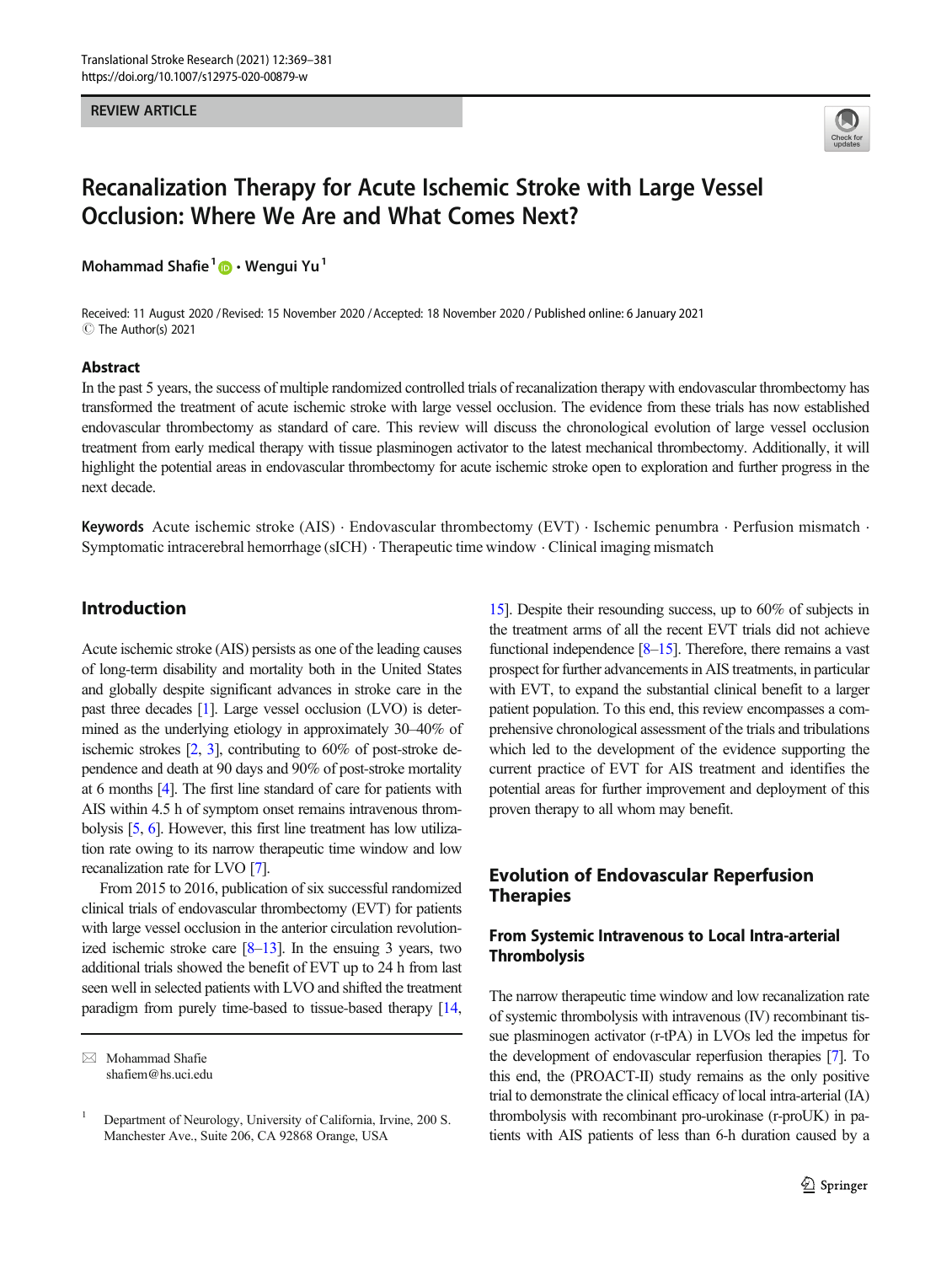proximal middle cerebral artery (MCA) M1 segment occlusion [16]. The PROACT-II trial prohibited any mechanical manipulation of the clot and showed that 40% of r-proUK and 25% of control patients had an improved neurologic outcome as measured by a modified Rankin score (mRS)  $\leq$  2 at 90 days after stroke onset (OR = 2.13; 95% CI, 1.02–4.42;  $p = 0.04$ ) [16]. Despite the encouraging results of PROACT-II, the US FDA did not approve IA treatment of AIS with r-proUK based on the small sample size, marginal significance  $(p = 0.043)$ , and approval for IV tPA treatment. In the era of recent EVT trials, the role of IA thrombolysis remains uncertain. Observational studies of IA r-tPA as either adjuvant or rescue therapy after failed thrombectomy have shown encouraging results with acceptable safety profile and improved reperfusion rates [17, 18]. The American Heart Association/American Stroke Association (AHA/ASA) guidelines continue to recommend IA thrombolysis in appropriately selected AIS patients within 6 h provided they were not candidates for IV r-tPA (Class I, Level of Evidence: B)  $\lceil 5 \rceil$ .

#### Mechanical Thrombectomy

Coil retrievers, the first class of mechanical thrombectomy (MT) devices approved by the US FDA, were designed as helical nitinol (a flexible nickel titanium alloy) coils, similar to a corkscrew, to entrap the thrombus and extrude it via the guide catheter [19].

Coil retrievers were approved based on the MERCI and Multi-MERCI trials [20, 21]. The Multi-MERCI trial is more relevant to current practice, as it tested a later generation of coil retriever devices subsequently used in EVT trials and enrolled both patients who were ineligible for and who failed IV r-tPA [21]. The Multi-MERCI trial, a single-arm, multicenter study that enrolled 177 patients, demonstrated partial or complete recanalization in 55% of patients with the coil retrievers alone and 69% with rescue use of additional endovascular therapies. This recanalization rate substantially exceeded the historical comparator (the heparin arm of the PROACT 2 trial, with an 18% partial recanalization rate), indicating technical efficacy. Successful recanalization was associated with higher 90-day independent neurologic outcome of mRS $\leq$  2 (49% vs 10%,  $p < 0.001$ ) and with a lower mortality rate  $(25\% \text{ vs } 52\%, p < 0.001)$  [21].

#### Suction Thrombectomy

Concurrent to the development of coil retrievers, aspiration devices utilizing vacuum aspiration to remove a target occlusive thrombus in AIS were being developed [19]. While manual aspiration of target thrombi can be performed through any microcatheter, progress in developing suction thrombectomy devices required a technical solution to the problem of clogging of aspiration tips. This obstacle was overcome by adding an in-bore separator wire with a bulbous tip inside the bore which the

operator could continually advance and retract, disrupting the attached thrombus and pulling it ahead of the catheter [19].

The Penumbra suction thrombectomy system (Penumbra Inc. US) was cleared based on results from a prospective single-arm multicenter trial that tested the safety and efficacy of the device in 125 patients [22]. Partial or better recanalization was reported in 82% and complete recanalization in 23% of patients, the latter value equivalent to that attained with coil retrievers in MERCI and Multi-MERCI. Independent neurologic outcome tended to be more frequent with successful compared with unsuccessful recanalization (29% vs 9%,  $p = 0.06$ ) [22]. The aspiration thrombectomy trial, THERAPY, comparing aspiration thrombectomy plus IV tPA with IV r-tPA alone, however, was stopped early (108 of a planned 692 patients) because of external evidence of the added benefit of EVT to IV r-tPA [23]. The primary efficacy outcome of functional independence (90-day mRS ≤ 2) did not differ (38% vs 30%; OR:1.4; 95% CI, 0.6– 3.3;  $p = 0.52$ ). The small numbers make these results difficult to interpret, but there was no suggestion of harm [23].

## Randomized Controlled Trials of First-Generation Mechanical Thrombectomy Devices

The clinical utility of endovascular approaches with IA thrombolysis and then first-generation MT devices was tested in three randomized clinical trials including the IMS III [24], MR RESCUE [25], and SYNTHESIS Expansion [26]. The IMS III trial was designed to determine whether combined approach of EVT after the administration of IV r-tPA for patients with moderate-to-severe acute ischemic stroke was more effective than IV r-tPA alone [24]. The SYNTHESIS Expansion trial was designed to investigate whether endovascular treatment, including the options of a mechanical device and IA r-tPA, was more effective than IV r-tPA alone [26]. The MR RESCUE trial tested the hypothesis that a favorable penumbral pattern on imaging could identify AIS patients more likely to benefit from EVT (with Merci Retriever and/or Penumbra System) than standard medical treatment [25]. Unfortunately, all 3 trials failed to show significant clinical benefit of EVT over standard medical therapy. No mandatory requirement for vascular imaging to screen for LVO [24, 25], nascent devices [24–26], and slow enrollment [25] may be the major limitations of these studies [27]. However, a post hoc analysis of data from IMS III showed a significant outcome benefit of EVT in the subgroup of patients with proven LVO [28].

## Development of the Second-Generation Mechanical Thrombectomy Devices

Stent retrievers were originally designed for the purpose of stentassisted coiling and for retracting errant coils dislodged during cerebral endovascular procedures [29]. However, in continued pursuit of higher recanalization rates, a few centers resorted to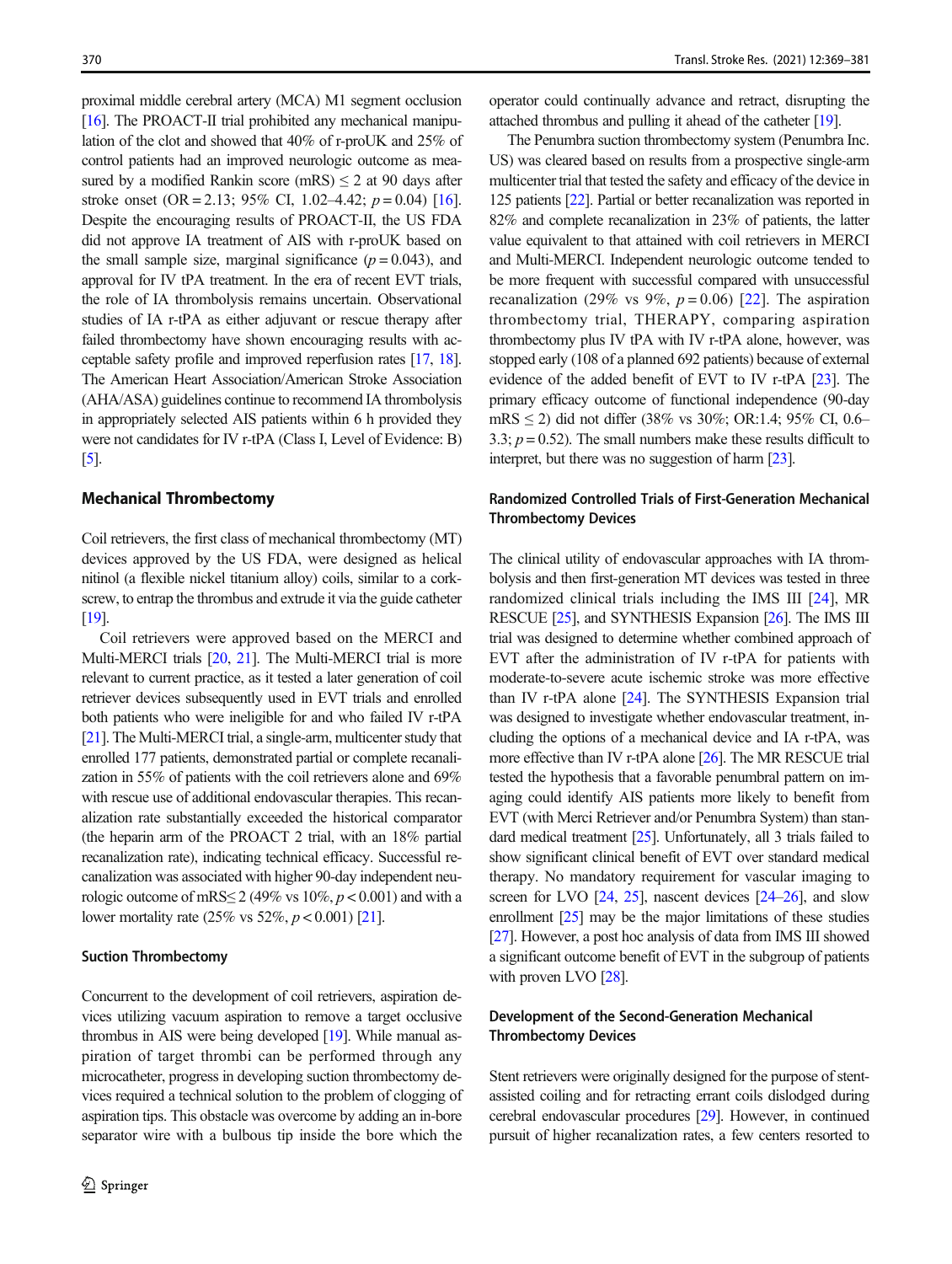these devices to extract naturally occurring thrombi with unexpected success which ultimately led to the development of the stent retrievers in ischemic stroke endovascular reperfusion therapy [30–32]. The stent retriever technology is based on selfexpanding stents with multiple crisscrossing struts to ensure capture of the thrombus within the stent wall. These devices are fully deployed across the thrombus with the help of a microcatheter and subsequently after capture of the thrombus through the stent struts; the then-unfolded stent plus the thrombus are retrieved, allowing for restoration of flow in the vessel.

The evidence for better reperfusion and good neurological outcomes with stent retrievers compared with the firstgeneration Merci Retrieval System primarily stems from the SWIFT and TREVO 2 phase 2 trials [33, 34]. In the SWIFT trial, a parallel-group, non-inferiority trial, 113 eligible AIS patients were randomized to undergo EVT either by the Solitaire stent retriever ( $n = 58$ ) or the Merci coil retriever ( $n = 55$ ) device. The primary efficacy outcome of successful recanalization without symptomatic intracerebral hemorrhage (sICH) was more likely to be achieved in the Solitaire than the Merci group  $(64\% \text{ vs } 24\%; p = 0.0001)$ . Furthermore, at 90 days, the Solitaire group was more likely to achieve a good neurological outcome (mRS  $\leq$  2) (58% vs 33%;  $p = 0.02$ ) and a lower mortality rate (17% vs 38%;  $p = 0.02$ ) than the Merci group [33].

Similarly, in the TREVO 2 trial, 178 eligible AIS patients were randomized to undergo EVT with either the Trevo Pro stent retriever system (Stryker Neurovascular, Kalamazoo, MI)  $(n = 88)$  or the Merci coil retriever  $(n = 90)$ . The primary outcome of successful recanalization was more likely to be achieved in the Trevo Pro than the Merci group (86% vs  $60\%$ ;  $p < 0.0001$ ). The Trevo Pro group was also more likely to achieve a good 90-day neurologic outcome (mRS  $\leq$  2; p = 0.013) without a difference in 90-day mortality rates ( $p =$ 0.1845) than the Merci group [34].

## Phase 3 Trials of the Second-Generation Mechanical Thrombectomy Devices

Lessons from the failed IMS III, SYNTHESIS Expansion, and MR RESCUE trials, as well as the success of SWIFT and TREVO 2 trials, led to the design of several studies with more stringent selection criteria utilizing the next-generation stent retriever thrombectomy devices [24–26, 33, 34]. Subsequently in 2015 and 2016, six randomized controlled trials indisputably established the benefits of using EVT on the clinical outcome of AIS patients compared with those receiving only standard medical care [8–13]. The trials MR CLEAN, EXTEND-IA, and SWIFT PRIME proved the benefit of EVT within the first 6 h of symptom onset in patients with anterior circulation stroke [8, 9, 12]. The THRACE trial added further evidence for thrombectomy up to 5 h from symptom onset [13]. Finally, the ESCAPE and REVASCAT trials proved the benefit of EVT up to 8 h from symptom onset in anterior circulation stroke [10, 11]. The main

features, key inclusion/exclusion criteria, main imaging modalities, and the thrombectomy devices used in the landmark studies are summarized in Table 1. All trials enrolled patients with severe neurologic deficits and good pre-stroke functional status and patients in both arms received IV r-tPA as a bridge to EVT when eligible. In a meta-analysis of pooled individual patient data from MR CLEAN, ESCAPE, REVASCAT, SWIFT PRIME, and EXTEND-IA, the number needed to treat with EVT to reduced disability by at least one level on the mRS for one patient was 2.6 [35]. This benefit was confirmed across multiple subgroups (including patients older than 80 years and those with very severe strokes as indicated by a baseline NIHSS score greater than 20 [35]. Furthermore, the HERMES meta-analysis corroborated that the odds of better outcomes at 90 days with EVT declined with longer time from symptom onset to arterial puncture with each 1 h delay to reperfusion associated with a less favorable degree of disability (OR, 0.84 [95% CI, 0.76 to 0.93]; ARD,  $-6.7%$ ) and less functional independence (OR, 0.81 [95% CI, 0.71 to 0.92], ARD, −5.2% [95% CI, −8.3% to −2.1%]) with benefit becoming non-significant after 7.3 h [36]. Based on the results of these successful clinical trials, EVT for AIS patients presenting within 6 h of symptom onset from LVO was recommended by the AHA/ASA as standard of care [5].

In modern clinical practice, combined techniques in which a direct aspiration first pass technique (ADAPT) is followed by a stent retrieval to remove any residual thrombus are commonly utilized especially for patients with long-segment occlusions and for intracranial ICA occlusions [37]. The most common technique is Solumbra, which derives its name from the simultaneous use of the Solitaire stent retriever and the Penumbra aspiration system. The technique has many variations using different stent retrieval devices as well as different guide catheters with or without a balloon guide catheter [37].

# Neuroimaging in Patient Selection for Endovascular Thrombectomy

There were great variabilities in the use of imaging tools for patient selection in the recent RCTs as shown in Table 1. In all trials, major early ischemic changes on baseline non-contrast CT (NCCT) were a reason for exclusion. NCCT and CTA were used to select patients with severe deficit and low infarct volume from LVO in most of the clinical trials [8, 9, 11–13]. Advanced imaging tools, including CT perfusion (CTP), diffusion/perfusion MRI, and MRA, were used to identify patients with perfusion mismatch (i.e., small infarct and large ischemic penumbra) in the EXTEND-IA and SWIFT PRIME trials [9, 12]. In the ESCAPE trial, multiphase CTA was used to evaluate the extent of collateral circulation, and patients with no or minimal collaterals were excluded from the study [10].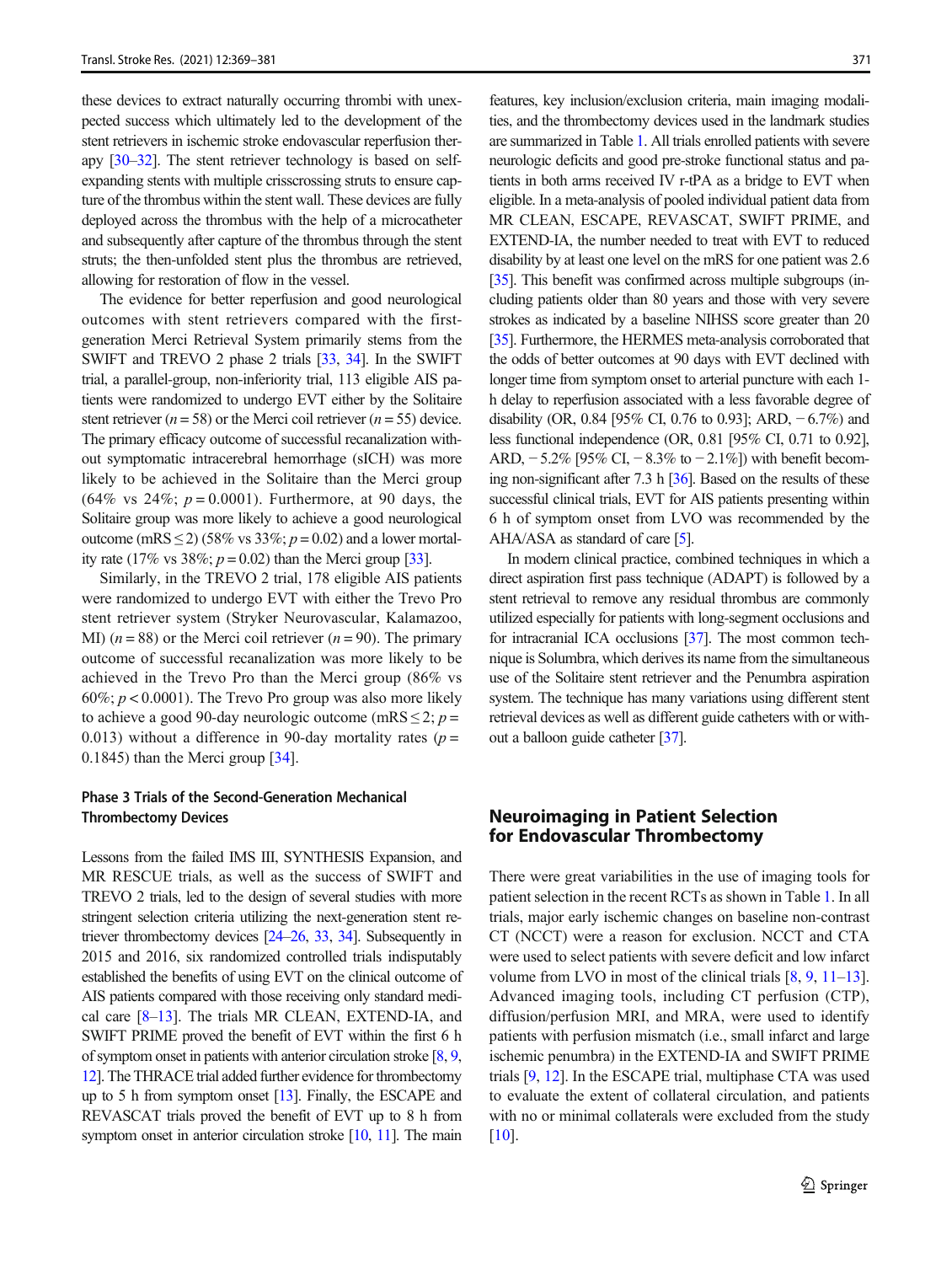| Study                           | (n) | Patient Key inclusion criteria                                                                                                                                                            | Key exclusion criteria                                                                                                         | NIHSS,<br>median | Main imaging<br>modalities                                       | Received<br>IV tPA,<br>$\%$ | EVT devices                                 |
|---------------------------------|-----|-------------------------------------------------------------------------------------------------------------------------------------------------------------------------------------------|--------------------------------------------------------------------------------------------------------------------------------|------------------|------------------------------------------------------------------|-----------------------------|---------------------------------------------|
| MR CLEAN <sup>[8]</sup>         | 233 | $Age \ge 18$ , NIHSS $\ge 2$ , LVO,<br>IVT < 4.5 h, EVT < 6 h                                                                                                                             | $BP > 185/110$ mmHg,<br>coagulopathy, active<br>or recent hemorrhage                                                           | 17               | CT, CTA, CT<br>perfusion $(68%)$                                 | 87                          | Retrievable<br>stent                        |
| <b>EXTEND-IA</b> <sup>[9]</sup> | 35  | $Age \ge 18$ , NIHSS $\ge 6$ , LVO,<br>$IVT < 4.5$ h, ischemic<br>core <70 mL, mismatch<br>volume $\geq 10$ mL EVT < 6 h                                                                  | Intracranial<br>hemorrhage, any<br>terminal illness                                                                            | 17               | CT, CTA, CT<br>perfusion                                         | 100                         | Solitaire device                            |
| <b>ESCAPE</b> [10]              | 165 | $Age \ge 18$ , NIHSS $\ge 5$ , LVO,<br>$IVT < 4.5$ h, small infarct<br>core, $EVT < 12$ h                                                                                                 | ASPECTS 0-5, no or<br>minimal collaterals                                                                                      | 16               | CT, CTA                                                          | 73                          | Available<br>thrombecto-<br>my device       |
| SWIFT PRIME [12] 98             |     | Age 18-80, NIHSS 8-29,<br>LVO, IVT < $4.5$ h, small to<br>moderate infarct core,<br>EVT < 6 h                                                                                             | Hemorrhage, tumor, or<br>vasculitis on CT or<br>$MRI_{1} > 1/3 MCA$<br>territory or 100 mL<br>infarct,<br>DWI-ASPECTS $\leq$ 5 | 17               | CT, CTA, CT<br>perfusion                                         | 100                         | Solitaire stent<br>retriever                |
| <b>REVASCAT</b> [11]            | 103 | Age $18-80$ , NIHSS $\geq 6$ , LVO,<br>$IVT < 4.5$ h, $EVT < 8$ h                                                                                                                         | Large ischemic core<br>$(ASPECTS \le 7 on$<br>CT or 6 on DWI<br>MRI)                                                           | 17               | CT, CTA, MRI                                                     | 68                          | Solitaire stent<br>retriever                |
| THRACE <sup>[13]</sup>          | 414 | Age 18-80, NIHSS 10-25,<br>LVO, IVT < 4 h, EVT < 5 h                                                                                                                                      | Cervical ICA<br>stenosis/occlusion                                                                                             | 18               | CT, CTA, or<br><b>MRA/MRI</b>                                    | 100                         | Stent retriever,<br>Penumbra                |
| DAWN $[14]$                     | 107 | $Age \ge 18$ , NIHSS $\ge 10$ , LVO,<br>small infarct core $(< 1/3$<br>MCA territory), a mismatch<br>between clinical deficit and<br>infarct volume<br>EVT $6-24$ h                       | Rapid improvement in<br>neuro status, active<br>or recent<br>hemorrhage,<br>coagulopathy                                       | 17               | CT, CTA, MRA,<br>CT perfusion,<br>MR<br>perfusion/-<br>diffusion | 5                           | Trevo stent<br>retriever                    |
| <b>DEFUSE 3 [15]</b>            | 92  | Age $18-85$ , NIHSSS $\geq 6$ , LVO, BP > 185/110 mmHg,<br>ischemic core $< 70$ mL.<br>mismatch ratio $> 1.8$ ,<br>mismatch volume $\geq$ 15 mL,<br>or DWI volume $< 25$ mL<br>EVT 6-16 h | coagulopathy,<br>ASPECTS score $< 6$<br>on non-contrast CT                                                                     | 16               | CT perfusion 75%, 11<br>MR<br>perfusion/-<br>diffusion 25%       |                             | Any<br>FDA-appro-<br>ved stent<br>retriever |

Table 1 Characteristics of the endovascular thrombectomy trials for anterior circulation acute ischemic stroke with large vessel occlusion

# Early Ischemic Changes on Imaging

The Alberta Stroke Program Early CT Score (ASPECTS) was originally developed to quantify early ischemic changes on NCCT and is a 10-point scoring system of anatomic regions distributed over the MCA territory on axial NCCT slices [38]. ASPECTS was utilized for patient selection in The ESCAPE, REVASCAT, and SWIFT PRIME trials and demonstrated to serve as a strong predictor of clinical outcome after EVT [11, 12, 35]. The MR CLEAN trial also utilized ASPECTS for patient screening; however, it did not use a threshold for patient exclusion [8]. The HERMES investigators' meta-analysis of the pooled data from the MR CLEAN, ESCAPE, REVASCAT, SWIFT PRIME, and EXTEND-IA trials showed a clear benefit for thrombectomy in patients with ASPECT  $\geq 6$  [35]. When the treatment effect was analyzed for the 3 ASPECTS strata of 0–5, 6–8, and 9–10, there was a strong and consistent treatment effect for both ASPECTS 6– 8 and 9–10 group with an adjusted odds ratio of 2.34 (95% CI: 1.68–3.26) and 2.66 (95% CI: 1.61–4.40), respectively [35]. There was no clear benefit for the 121 patients with ASPECT 0–5. These findings appear to have validated the use of ASPECTS score 6–10 as surrogate marker of small infarct volume [27].

#### Imaging Modality to Screen for LVO

CTA of the head and neck is highly sensitive and specific for detection of LVO [39]. It also provides vasculature images on collaterals, aortic arch, vessel tortuosity, and cerebral ischemia [40–42]. CTA may help the interventionist to plan treatment strategy and reduce procedure time [41].

Reduced contrast enhancement on CTA source images suggests low cerebral blood volume (CBV) [35]. CTA source images appear to be more sensitive in predicting infarct volume and outcome than non-contrast CT [41, 43, 44]. Of note, slow contrast injection and quick image acquisition may cause overestimation of the infarct size. Most recent clinical trials used CTA to screen for LVO in patients with AIS [8–13].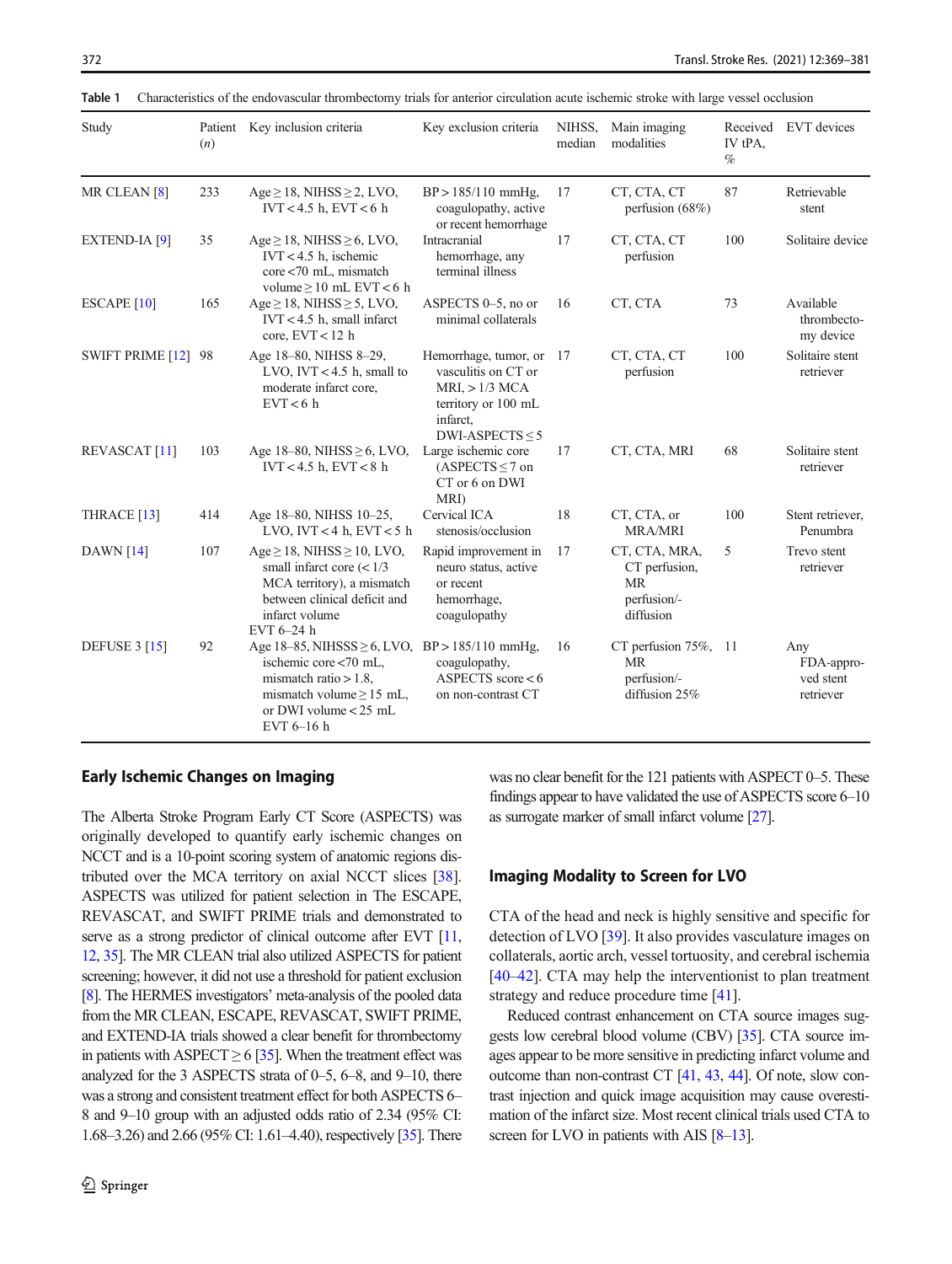Magnetic resonance angiography (MRA) is also a potential option for evaluation of LVO and collateral circulation [45, 46]. Time-of-flight (TOF) and contrast-enhanced (CE) MRA provide good vascular images through the neck and the circle of Willis [45]. CE MRA is performed with IV bolus of gadolinium. It is minimally invasive and offers better diagnostic accuracy than TOF-MRA in detecting LVO [45]. In the SWIFT PRIME, REVASCAT, and THRACE trials, MRA was used in select patients to screen for LVO  $[11-13]$ .

## Assessment of Collateral Circulation

Collateral circulations are variable among patients [40, 47]. They were shown to predict the size of ischemic penumbra, infarct progression, and functional outcome after LVO [40, 47–49]. CTA, including multiphase or dynamic studies, is a very good imaging modality to assess collaterals [42, 43]. A major limitation of collateral assessment on CTA is that it is a single snap shot in time of contrast and may misdiagnose adequate collaterals as poor if the image is acquired early in the arterial phase [47, 49]. Digital subtraction angiography (DSA) remains the gold standard for triphasic evaluation of arterial, capillary, and venous circulation with high temporal and spatial resolution [41, 42]. The degree of leptomeningeal collaterals can be semi-quantified by comparing the retrograde pial arterial filling to the contralateral hemisphere [40, 49].

Optimal collateral circulation slows infarct progression and may be a good indication for EVT outside of the traditional time window [49, 50]. A good leptomeningeal collateral flow is associated with better functional outcome and lower rate of symptomatic intracranial hemorrhages after EVT [47, 48, 51, 52]. A large infarct core and poor collaterals are strong predictors of poor functional outcome [51, 52].

#### Imaging Modality to Evaluate the Penumbra

CT perfusion (CTP) is a dynamic contrast-enhanced study developed for the evaluation of the infarct core and ischemic penumbra according to the estimated cerebral blood flow (CBF), mean transition time (MTT), and cerebral blood volume (CBV) [53–56]. The infarct core is defined as an area of brain tissue with  $>70\%$ reduction in CBF compared to the contralateral hemisphere, and the ischemic penumbra is defined as an area with > 6 s of delayed contrast arrival [41, 54–57]. The ischemic penumbra is identified by reduced CBF and normal CBV, whereas the infarct core has a matched decrease in both CBF and CBV [56–59]. The sizes of infarct core and ischemic penumbra are an indirect measurement of collaterals [60]. CTP is not reliable in patients with low cardiac output, cardiac arrhythmias, cervical internal carotid artery stenosis, or a combination of these conditions [61, 62].

CTP was performed only in 66.8% of the patients in the MR CLEAN trial [8]. Both EXTEND-IA and SWIFT PRIME used CTP to screen patients with small infarct core (IQR 4–32 mL and 0–16 mL, respectively) and large ischemic penumbra for EVT (Table 2) [9, 12]. Such strict selection criteria led to 60% and 71% favorable outcomes, respectively [9, 12], the highest ever reported with EVT. However, these studies may have excluded patients who could benefit from EVT [7, 13, 56, 58].

The diffusion/perfusion MRI is also very sensitive in the detection of infarct core and perfusion mismatch [56, 64–67]. MRI may predict clinical response to early reperfusion therapy [64, 65, 67–69]. However, tissue at risk can be overestimated by perfusion-weighted MRI [70].

Both CTP and MR perfusion can be performed with highspeed CT and MR imaging systems within 10 min [15, 56].

#### Expanding the Therapeutic Time Window

Recently, the DAWN and DEFUSE 3 clinical trials completely disrupted the time window paradigm in AIS. In the DAWN trial, patients with a LVO AIS within 6 to 24 h of last known well were randomized to EVT vs standard of care alone [14]. The key inclusion criterion was the presence of a mismatch between the severity of clinical deficits and the volume of the ischemic core on MRI or CTP. The EVT arm and the control group contained 67% and 47%, respectively, of patients with stroke onset upon awakening. The 90-day rate of functional independence was 49% after EVT as compared to 13% in the control group, with patients treated with EVT at a median of 12.5 h from onset [14].

In the DEFUSE 3 trial, patients with a LVO AIS between 6 and 16 h after symptom onset were randomized to EVT vs standard of care alone [15]. The major inclusion criterion comprised the radiologic appearance of areas of mismatch between the ischemic core and the ischemic penumbra defined as an initial infarct volume < 70 mL, a ratio of ischemic penumbra to infarct core  $\geq$  1.8, and an absolute mismatch  $\geq$  15 mL. CTP was performed in 73% of the patients and diffusion/perfusion MRI was done in the other 27%. The EVT arm and the control group contained 49% and 42%, respectively, of patients with stroke onset upon awakening. The 90-day rate of functional independence was 45% after EVT as compared to 17% in the control group as well as an additional 20% absolute reduction in death or severe disability, with patients treated with EVT at a median of 11 h from onset [15].

Both DAWN and DEFUSE 3 trials demonstrated significant benefit of EVT within 16–24 h of last known well by selecting patients with clinical imaging mismatch (i.e., severe clinical deficit and small infarct core) per advanced imaging tools. The median NIHSS score with IQR was 17 (13–21) and 16 (10–20) while the median infarct core with IQR was 7.6 (2–18) and 9.4 (2.3–25.6) mL, respectively (Table 2) [14, 15]. The astoundingly large treatment effect in these late-window trials, termed the latewindow paradox, has been attributed to both trials having enrolled patients with very slow infarct growth or progression rates [71]. These results led to a paradigm shift from "time window" to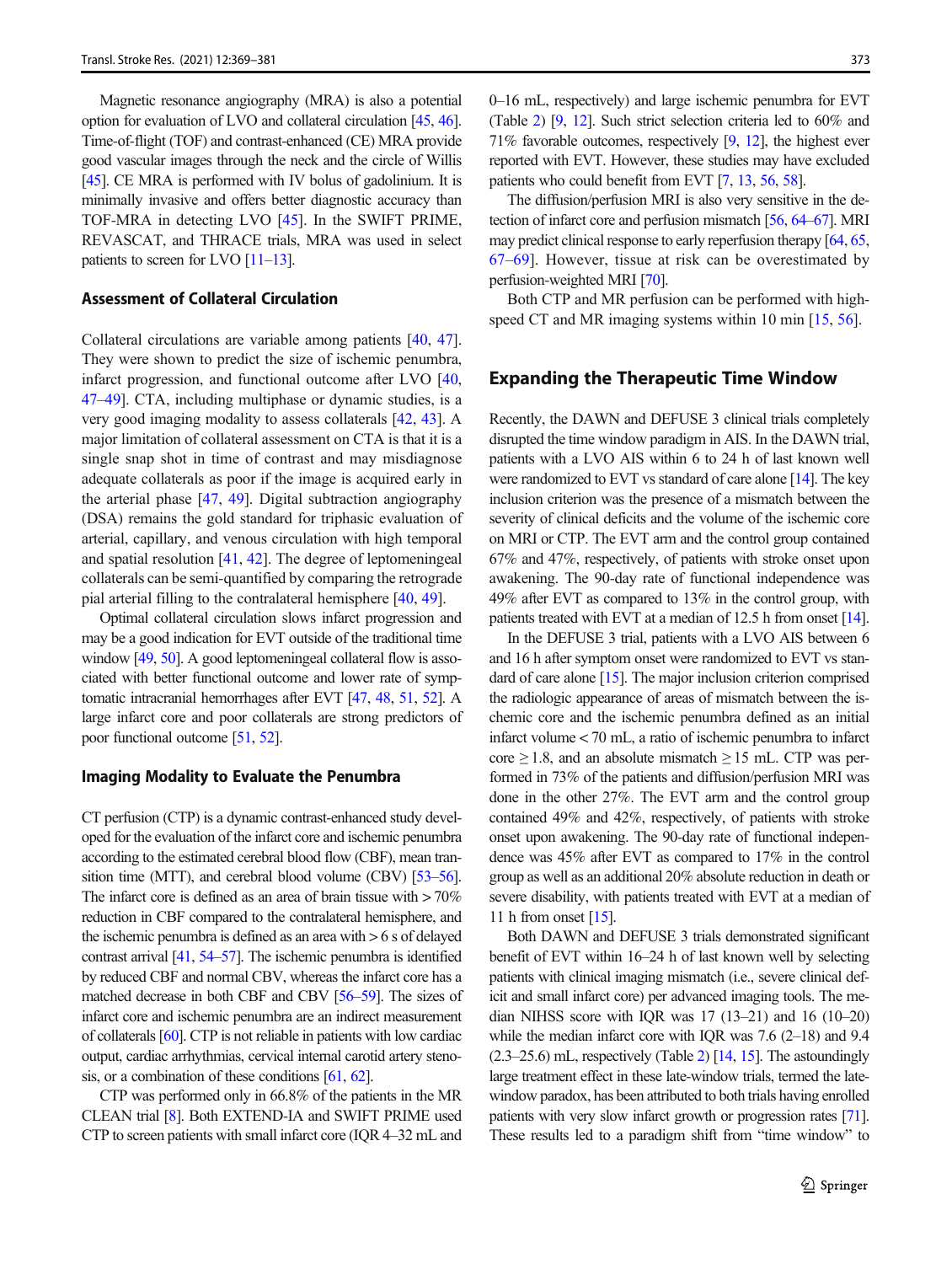Table 2 Clinical infarct volume mismatch as eligibility criteria in recent landmark endovascular thrombectomy trials (adapted and modified by permission from Yu and Jiang [27])

|                         | Median<br><b>NIHSS</b><br>(IOR) | Median<br><b>ASPECTS</b><br>( IQR) | Median infarct core per<br>advanced imaging-mL<br>$(IQR)^{a}$ | $sICH^b$<br>$(\%)$ | Favorable<br>outcome<br>$(\%)$ |
|-------------------------|---------------------------------|------------------------------------|---------------------------------------------------------------|--------------------|--------------------------------|
| MR CLEAN [8]            | $17(14-21)$                     | $9(7-10)$                          |                                                               | 7.7                | 33                             |
| <b>EXTEND-IA [9]</b>    | $17(13-20)$                     | NR.                                | $12(4-32)$                                                    | $\Omega$           | 71                             |
| ESCAPE <sub>[10]</sub>  | $16(13-20)$                     | $9(8-10)$                          |                                                               | 3.6                | 53                             |
| <b>SWIFT PRIME [12]</b> | $17(13-20)$                     | $9(8-10)$                          | $6(0-16)$                                                     | 1.0                | 60                             |
| <b>REVASCAT</b> [11]    | $17(14-20)$                     | $7(6-9)$                           |                                                               | 1.9                | 44                             |
| THRAC $[13]$            | $18(15-21)$                     | $5 - 10$                           |                                                               | 2                  | 53                             |
| <b>DAWN</b> [14]        | $17(13-21)$                     | NR.                                | $7.6(2.0-18.0)$                                               | 6                  | 49                             |
| <b>DEFUSE 3 [15]</b>    | $16(10-20)$                     | $8(7-9)$                           | $9.4(2.3-25.6)$                                               | $\tau$             | 45                             |

IQR interquartile range, NR not reported

<sup>a</sup> Advanced imaging of perfusion CT or diffusion/perfusion MRI was used to quantify infarct core and ischemic penumbra [9, 12, 14, 15]

<sup>b</sup> sICH was defined as intraparenchymal hematoma, subarachnoid hemorrhage, or intraventricular hemorrhage associated with a worsening of the NIHSS score by  $\geq$  4 points within 24 h [63]

"tissue window" in the treatment of AIS based on utilization of advanced perfusion imaging. Accordingly, in response to these new data, the AHA/ASA guidelines recommend EVT under trial inclusion criteria for LVO AIS up to 24 h of last known well [5].

## Future Directions

## Access to Care

The advent of highly efficacious EVT for patients with LVO in the era of extended time window has created the need to revise acute stroke system of care. In the United States, typically there have been 3 designation levels of hospital certification in stroke management. These include Comprehensive Stroke Center (CSC), Primary Stroke Centers (PSC), and Acute Stroke Ready Hospital (ASRH), representing the highest to lowest level of stroke readiness. EVT for LVO is primarily offered in CSC [5]. Recently, a new level of care, Thrombectomy-Capable Stroke Centers (TSC), which falls between CSC and PSC has been established in light of the community need for greater access to thrombectomy [72]. However, the proper role of TSCs in the overall stroke system of care remains a controversy as some have raised the concern that inclusion of TSCs in urban areas with CSCs may lead to a lower quality of care by diluting volumes across the system [73, 74].

Furthermore, the benefit of patient diversion to different levels of stroke centers, including bypassing the closest PSC to go to a higher level of stroke care (TSC or CSC), remains uncertain [5, 75]. In a large prospective multicenter observational study with almost 1000 AIS patients with anterior circulation LVO, direct admission compared to interhospital transfer to an endovascularcapable stroke center (CSC or TSC) showed a faster median onset-to-revascularization time (202 vs  $311.5$  min;  $p < 0.001$ ) with a higher proportion achieving functional independence (mRS≤ 2 at 90 days) (60% vs 52%; OR = 1.38; 95% CI, 1.06– 1.79;  $p = 0.02$ ) and excellent outcome (mRS 0–1 at 90 days)  $(47\% \text{ vs } 38\%; \text{ OR} = 1.47; 95\% \text{ CI}, 1.13-1.92; p = 0.005).$ Based on hypothetical bypass analysis, the authors estimated that limiting the bypass to the nearest endovascular-capable stroke center within 20 miles would result in only a 7-min delay in administration of IV r-tPA but would improve time to EVT by 94 min and accordingly improve outcomes [76]. In rural areas, however, as well as in urban areas with long travel times to CSCs, TSCs could reliably function in the region. Investigations are currently underway to address this challenge with novel modeling and prospective studies [77, 78].

A potential alternative approach proposed to meet the increasing demand for EVT in patients with AIS from LVO focuses on a mobile neuro-interventional team being dispatched to perform the EVT at the PSC rather than transferring the patient to the CSC. Two retrospective reviews based on stroke system of care in New York City and Hokkaido prefecture in Japan have demonstrated shorter door-to-puncture times in this "trip-and-treat" compared to the "drip-and-ship" models [79, 80]. The paradigm has recently been modeled in Germany and was a superior option to drip-and-ship transport with shorter door-to-puncture times [81, 82]. However, the door-to-puncture times in both "dripand-drive" and "drip-and-ship" models were inferior to those of direct transfers [82].

## Patient Selection Criteria

#### Large Ischemic Stroke: Beyond Perfusion Imaging

In the most recent EVT clinical trials, patients with large baseline ischemic core lesion as measured by ASPECTS of < 6 or ischemic core volume > 70 mL were largely excluded from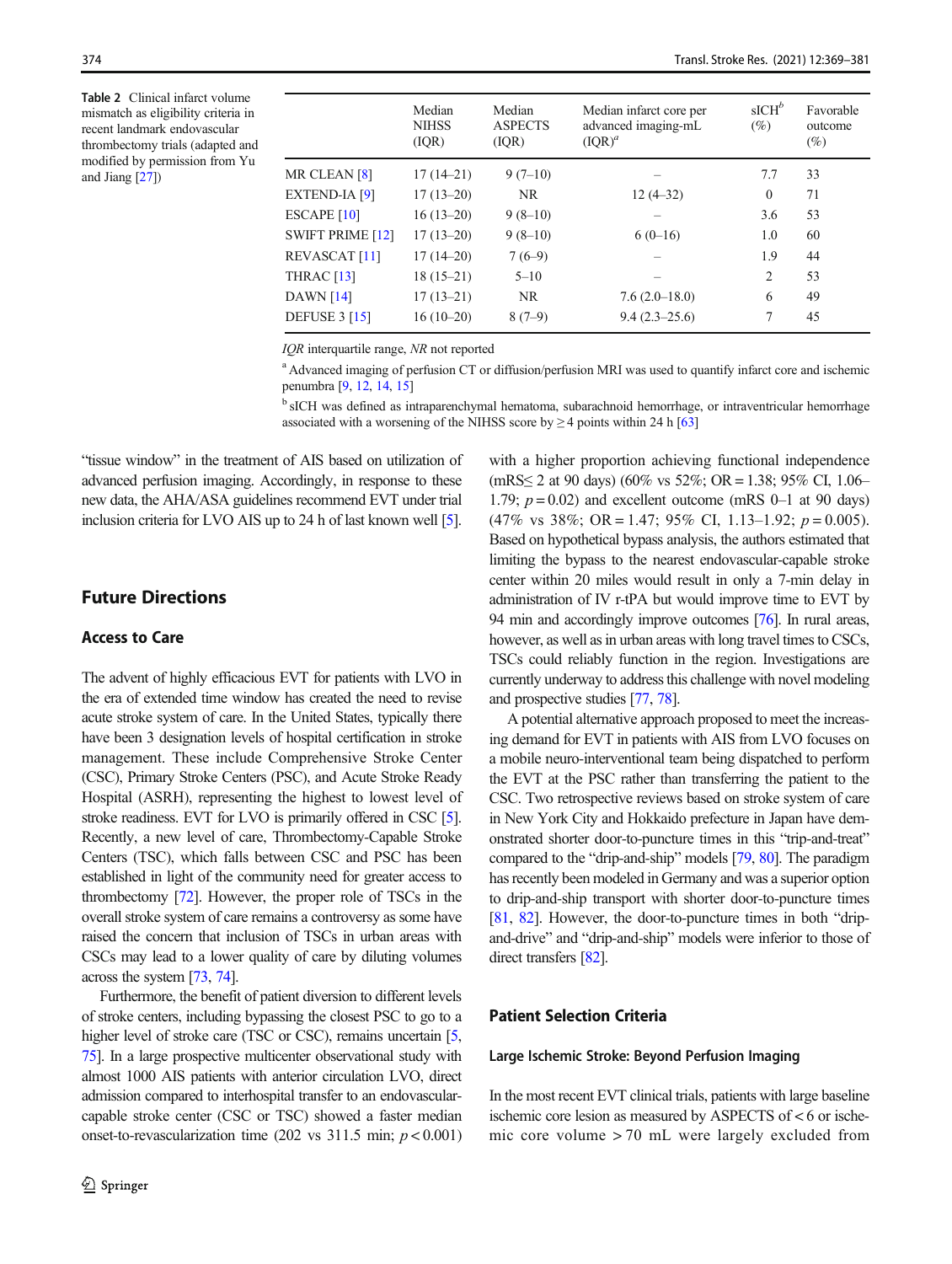enrollment per protocol. Advanced perfusion imaging was used in 4 RCTs to define the best treatment effect of EVT [9, 12] and extend the treatment window up to 16–24 h of last known well [14, 15]. However, the median infarct core was only 12, 6, 7.6, and 9.4 mL in EXTEND-IA, SWIFT PRIME, DAWN, and DEFUSE 3 trials, [9, 12, 14, 15] respectively, (Table 2) as compared to 49.7 mL in MR CLEAN [8, 83]. Therefore, the best treatment effect is likely the results of strict selection of patients with small infarct core for EVT [9, 12, 14, 15]. There is growing amount of evidence highlighting the limitations of advanced imaging modalities in the real-world practice.

As suggested by the large treatment effect size observed in DAWN and DEFUSE 3 trials, the selection criteria based on the perfusion imaging thresholds were likely too stringent and could exclude a significant proportion of eligible patients. A number of recent studies have further corroborated this rationale by demonstrating that thrombectomy may benefit DAWN- and/or DEFUSE 3–ineligible patients. In a single-center study of 79 LVO AIS patients, comparison of admission infarct core per CTP and final infarct on follow-up CT showed that CTP overestimated infarct core by more than 10 mL in 38% of the patients [84]. In a matched case-controlled study of patients with LVO on CTA and baseline ischemic core greater than 50 mL on CTP, EVT was associated with significantly improved functional outcome at 90 days [85]. In a study of prospectively collected data, 38% of the DAWN-ineligible patients and 41% of DEFUSE 3–ineligible patients achieved functional independency at 90 days after EVT [86]. In another retrospective study, 30% of DAWN- and/or DEFUSE 3–ineligible patients achieved functional independence after off-label EVT [87]. Two additional studies showed that EVT could benefit patients with large infarct core (DWI-ASPECTS  $\leq$  5 or DWI lesion > 70 mL) [88, 89]. These suggestive signals of favorable outcomes for EVT in patients with large baseline core has led to several ongoing clinical trials including the TESLA (Thrombectomy for Emergent Salvage of Large Anterior Circulation Ischemic Stroke) trial (NCT03805308) and TENSION (Efficacy and Safety of Thrombectomy in Stroke With Extended Lesion and Extended Time Window) trial (NCT03094715). The TESLA trial will evaluate the effectiveness of EVT in patients with moderatelarge infarcts (NCCT ASPECTS 2–5) at baseline, while the TENSION trial will investigate the effectiveness of EVT in patients with ASPECTS score of 3–5 and an extended time window (up to 12 h or unknown time of symptom onset).

Furthermore, the HERMES investigators demonstrated that a 30-min delay in imaging-to-reperfusion time had a similar adverse effect on the functional outcome as a 10-mL increase in ischemic core volume [90]. The HERMES meta-analysis also demonstrated that perfusion mismatch was not associated with either functional independence or functional improvement [35]. The use of perfusion imaging for patient selection has been shown as a potential cause of delay in reperfusion therapy [15], and in a recent cohort study, the use of advanced modality

imaging was shown to delay EVT without improvement in clinical outcomes [91]. Therefore, perfusion-based patient selection may deny treatment to patients who might benefit from reperfusion therapy.

While effective clinical trial design in small sample size studies necessitates the use of advanced imaging tools for patient selection in order to achieve the best treatment effect, strict adherence to the perfusion imaging criteria of these RCTs may inadvertently deprive a significant proportion of patients in real-world practice from a proven therapy. Since 5 of the 8 RCTs that independently demonstrated the powerful efficacy of EVT validated the use of ASPECTS score for the assessment of early infarct [8, 10, 11, 13, 15], as shown in Table 2, a simple clinical deficit-CT imaging mismatch (i.e., high NIHSS score and ASPECTS) was proposed as selection criteria to guide EVT for all eligible patients in the fastest puncture-to-reperfusion time in the real-world practice [27].

#### Thrombectomy Beyond 24 Hours

The robust treatment effects of DAWN and DEFUSE 3 trials have been explained by the "late-window paradox," postulating that slow progression of the ischemic core with sustained penumbra in AIS patients with LVO contributed to the efficacy of reperfusion therapy despite delayed initiation of treatment [71]. Further analysis of the control arm patients from the DEFUSE 3 trial demonstrated that approximately 20% of patients with an anterior circulation occlusion presenting within the extended time window and not treated with EVT continued to have a persistent favorable mismatch profile more than 38 h from their LKW time [92]. Furthermore, EVT was also reported to be safe and effective for patients who met all DAWN trial criteria but were treated beyond 24 h and up to 6 days of LKW time [93]. Most recently, in a single-centered retrospective review, AIS patients with anterior circulation LVOs treated with EVT beyond 16 h and up to 10 days of LKW time showed 11-fold higher odds of having an independent functional status at 3 months (mRS: 0–2) [94]. These recent data highlight the need for further clinical trials to determine if patients with a favorable perfusion profile would benefit from reperfusion treatment with EVT beyond 24 h.

#### "Mild" or "'Non-disabling" Stroke

Since patients with "mild" or "non-disabling" stroke (NIHSS  $\leq$  5) were excluded from most of the successful EVT trials, the AHA/ASA guidelines do not recommend EVT of LVO in this subgroup [5]. However, recent literature has demonstrated that approximately 30% of AIS with LVO present with NIHSS  $\leq$  5. Consequently, most of these patients may be denied a proven therapy due to low NIHSS scores [95, 96]. Recently, retrospective studies have shown higher odds of improved outcomes for EVT in patients with LVO and NIHSS  $\leq$  5 [96–98]. Two multicenter clinical trials, ENDLOW (Endovascular Therapy for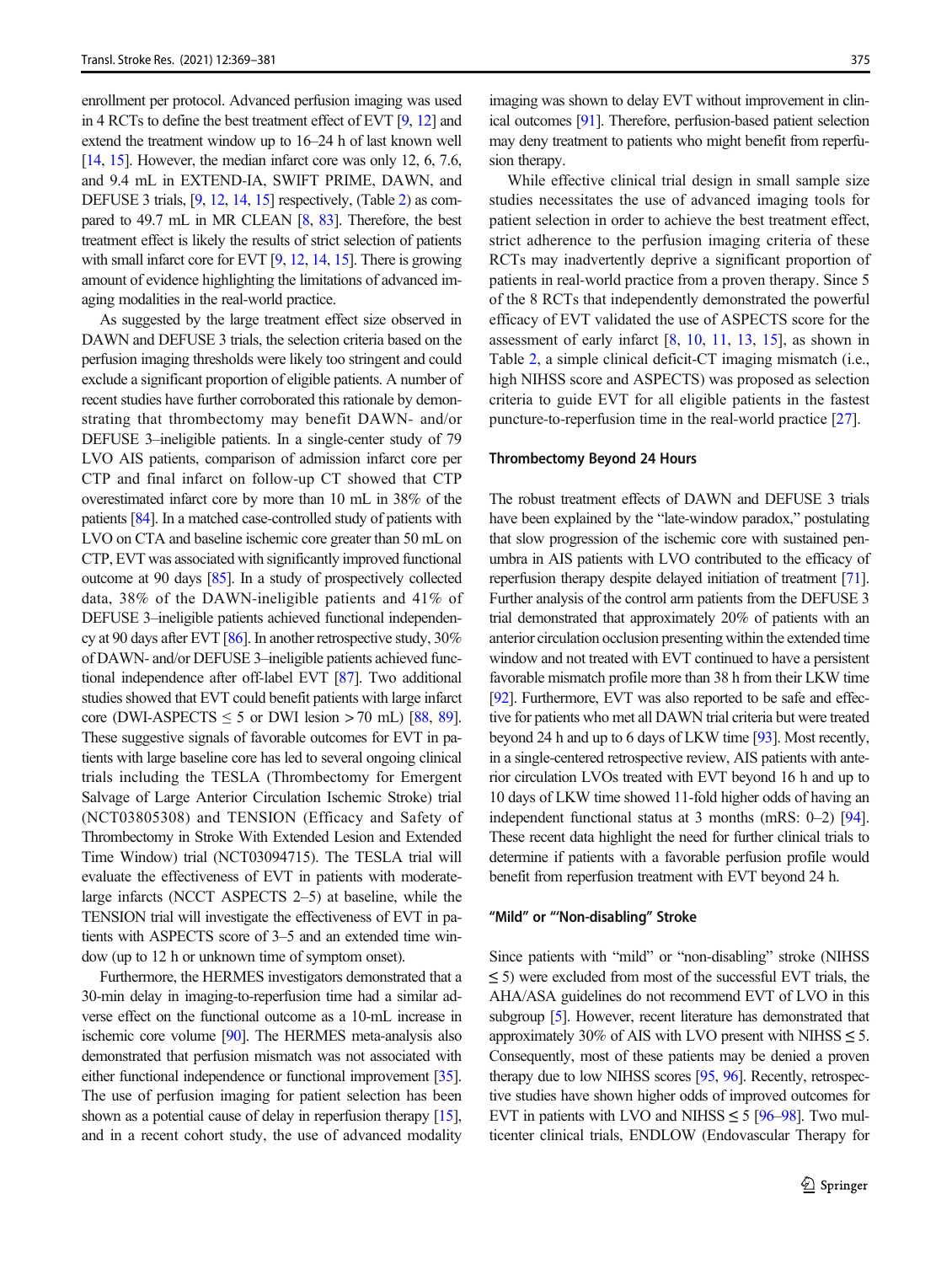Low NIHSS Ischemic Strokes) trial (NCT04167527) in North America and MOSTE (Minor Stroke Therapy Evaluation) trial (NCT03796468) in Europe, are investigating the efficacy of EVT in patients with anterior circulation LVO and NIHSS  $\leq 5$ or 4, respectively.

# Device and Technology Development to Address Thrombus Characteristics

The properties of the thrombus are crucial elements in determining its responsiveness to EVT. The exact composition of a thrombus is related to its source and etiology but typically entails of fibrin and red blood cells (RBC) as well as minor white blood cells (WBC) content [99]. Hypodense, fibrin-rich thrombi show reduced recanalization rates regardless of technique [100]. Additionally, a fibrinrich mature thrombus is firmer and less deformable in its interactions with the struts of a stent retriever device [101]. This reduced deformability accordingly increases friction between the thrombus and vessel wall, resulting in each pass at clot retrieval being less effective and potentially higher chance of EVT failure. Newer stent retriever designs that would exert increased radial force to capture the thrombus within their struts may be more effective in the removal of firmer fibrin-rich clots [102].

There are other distinct histological characteristics that may contribute to the understanding if certain thrombi are more resistant than others to extraction via EVT. Most notably, the amount of WBCs in a thrombus has also been associated with the facility of recanalization and duration of the procedure [103]. In more mature thrombi, a lot of WBCs have entered the thrombus, leading to its augmented organization and higher resilience to removal. The thrombus organization is closely related with its stability and its friction with the vessel wall, lending mature thrombi more difficult to extract [104]. Partial endothelialization at the edges of the thrombus [105] and thrombus of atypical origin such as calcified plaques [106], as well as the presence of other plasma constituents such as von Willebrand factor [107], are other features that have been reported as potential contributors associated with the development of mature and firmer thrombi more resistant to removal by EVT. Due to limited understanding of the thrombus histology by stroke neurologists and neurointerventionalists, most patients with AIS from LVO are currently being treated in the same manner. Methods and technologies to determine the composition of the thrombi prior to EVT are a crucial translational research frontier that requires further investigation and undoubtedly will lead to more individualized treatment approaches rather than one size fits all.

## Rescue Therapy, Neuroprotection, and Other Adjuvant Treatments

Despite robust results from the recently successful EVT trials, more than 50% of patients in the EVT arm did not achieve good functional outcomes. The limitation of the reperfusion therapy stems from their reliance solely on early blood flow restoration without any other protection for the constituents of the neurovascular unit (NVU) in the brain [108, 109].

One of the possibilities for treatment failure is the target vessel re-occlusion. In patients with intracranial atherosclerosis–related LVO, there were reports of longer procedure time and higher rate of re-occlusion [110, 111]. Rescue therapy, including balloon angioplasty, stenting, and intra-arterial glycoprotein IIb/IIIa inhibitor infusion, was empirically used in some of those patients. The rescue therapy was shown to improve functional outcome without an increased risk of sICH. Randomized trials are warrantied to further investigate the safety and benefit of rescue therapy.

Although over 1000 agents targeting neuroprotection failed in clinical trials [108, 112], a few recent studies have demonstrated that some agents may have potential benefits as adjunct to reperfusion therapies. In a post hoc analysis of the URICO-ICTUS trial, administration of uric acid, an endogenous antioxidant, showed higher odds of achieving good functional outcome in subgroup of patients who received tPA and EVT than placebo [113]. In the phase II RHAPSODY trial, 3K3A-APC, a recombinant variant of human activated protein C (APC), in combination with thrombolysis and EVT, showed a trend towards reduced hemorrhage [114]. In a recent multicenter ESCAPE NA1 trial, Nerinetide, an excitotoxic cell death pathway inhibitor, failed to improve a 90-day functional outcome in patients undergoing EVT plus medical therapy. However, the outcome was improved in patients who did not receive tPA [115]. Hence, neuroprotective agents remain a potential adjuvant therapy and are warrantied for further investigation in AIS intervention.

# Conclusions

The past 5 years has witnessed a revolution in cerebral recanalization therapy for patients with acute LVO. However, there remain many unanswered questions for further investigation, whereby this proven therapy can be expeditiously, safely, and judiciously provided to all eligible patients whom may benefit. Over the next decade, various endeavors will expound on optimization and modifications of stroke systems of care, imaging modality, and clinical criteria to enhance patient selection, as well as technological advancements, rescue, and adjuvant therapies to deliver more efficacious treatment.

Authors' Contributions MS contributed to literature review, preparation of the manuscript draft, and final revision.

WY contributed to the concept, discussions of important intellectual contents, and critical revision.

#### Compliance with Ethical Standards

Conflict of Interest MS has nothing to disclose.

WY is a scientific consultant at Amgen, Stryker Neurovascular and Penumbra Inc.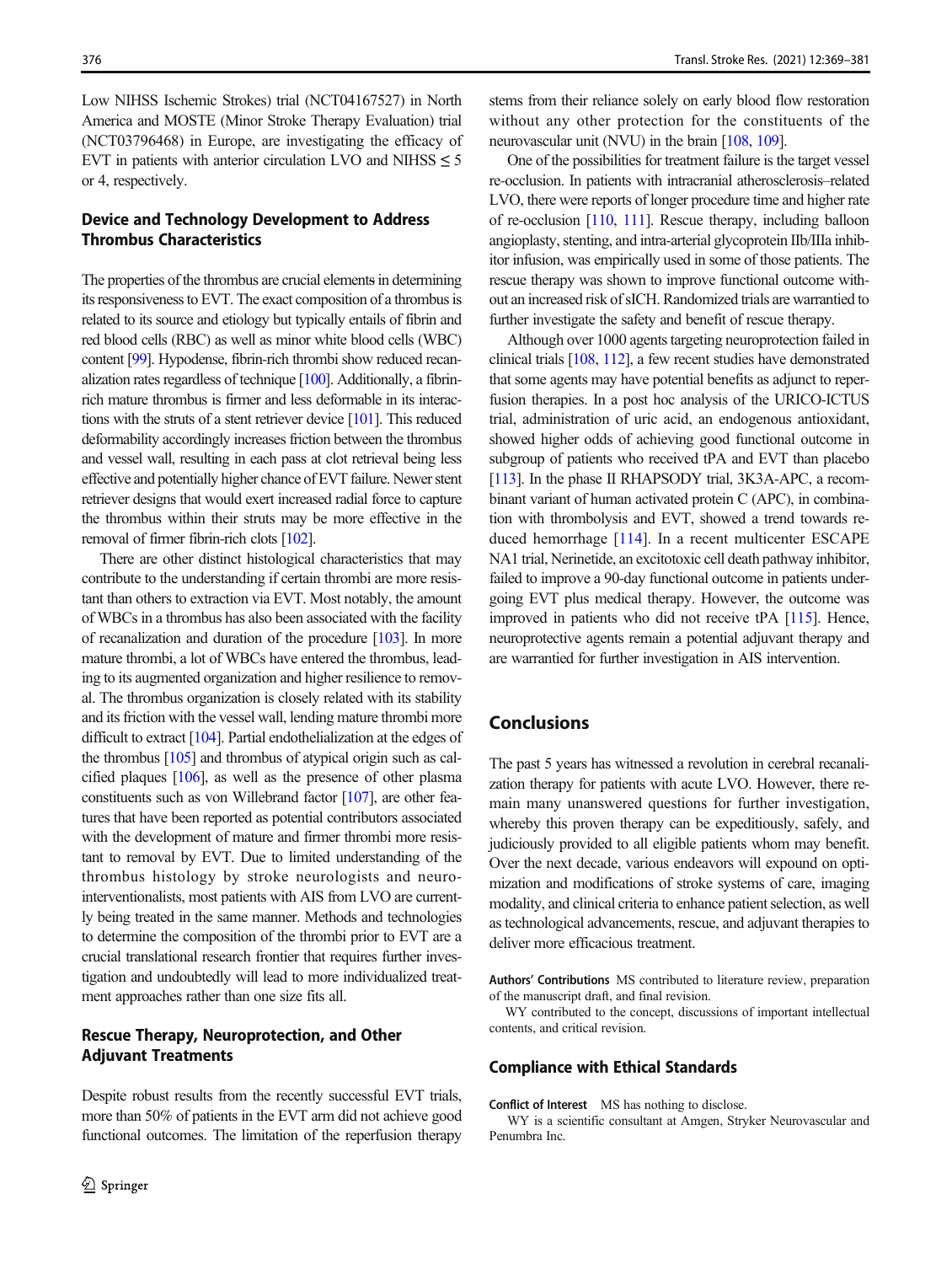# <span id="page-8-0"></span>Appendix of Clinical Trials

| <b>ENDLOW</b>                 | Endovascular Therapy for Low NIHSS Ischemic Strokes                                                                                                                                                                      |  |  |
|-------------------------------|--------------------------------------------------------------------------------------------------------------------------------------------------------------------------------------------------------------------------|--|--|
| <b>ESCAPE</b>                 | Endovascular Treatment for Small Core and Anterior Circulation Proximal Occlusion With Emphasis on Minimizing CT to<br><b>Recanalization Times</b>                                                                       |  |  |
| ESCAPE-NA1                    | Safety and Efficacy of NA-1 in Subjects Undergoing Endovascular Thrombectomy for Stroke                                                                                                                                  |  |  |
| <b>EXTEND-IA</b>              | Extending the Time for Thrombolysis in Emergency Neurological Deficits – Intra-Arterial                                                                                                                                  |  |  |
| IMS III                       | Interventional Management of Stroke III                                                                                                                                                                                  |  |  |
| <b>MERCI</b>                  | Mechanical Embolus Removal in Cerebral Ischemia                                                                                                                                                                          |  |  |
| <b>MR CLEAN</b>               | Multicenter Randomized Clinical Trial of Endovascular Treatment for Acute Ischemic Stroke in the Netherlands                                                                                                             |  |  |
| <b>MR RESCUE</b>              | Mechanical Retrieval and Recanalization of Stroke Clots Using Embolectomy                                                                                                                                                |  |  |
| PROACT-II                     | Prolyse in Acute Cerebral Thromboembolism II                                                                                                                                                                             |  |  |
| <b>REVASCAT</b>               | Randomized trial of revascularization with Solitaire FR device versus best medical therapy in the treatment of acute stroke due to<br>anterior circulation large vessel occlusion presenting within 8 h of symptom onset |  |  |
| <b>RHAPSODY</b>               | Safety evaluation of 3K3A-APC in ischemic stroke                                                                                                                                                                         |  |  |
| <b>SWIFT</b>                  | SOLITAIRE™ With the Intention for Thrombectomy                                                                                                                                                                           |  |  |
| <b>SWIFT PRIME</b>            | Solitaire With the Intention for Thrombectomy as Primary Endovascular Treatment                                                                                                                                          |  |  |
| <b>SYNTEHSIS</b><br>Expansion | Intra-Arterial Versus Systemic Thrombolysis for Acute Ischemic Stroke                                                                                                                                                    |  |  |
| <b>TESLA</b>                  | Thrombectomy for Emergent Salvage of Large Anterior Circulation Ischemic Stroke                                                                                                                                          |  |  |
| <b>THERAPY</b>                | The Randomized, Concurrent Controlled Trial to Assess the Penumbra System's Safety and Effectiveness in the Treatment of<br><b>Acute Stroke</b>                                                                          |  |  |
| <b>THRACE</b>                 | Trial and Cost Effectiveness of Intra-arterial Thrombectomy in Acute Ischemic Stroke                                                                                                                                     |  |  |
| <b>TREVO 2</b>                | Thrombectomy Revascularization of Large Vessel Occlusions in Acute Ischemic Stroke                                                                                                                                       |  |  |
| URICO-ICTUS                   | Safety and efficacy of uric acid in patients with acute stroke                                                                                                                                                           |  |  |

Open Access This article is licensed under a Creative Commons Attribution 4.0 International License, which permits use, sharing, adaptation, distribution and reproduction in any medium or format, as long as you give appropriate credit to the original author(s) and the source, provide a link to the Creative Commons licence, and indicate if changes were made. The images or other third party material in this article are included in the article's Creative Commons licence, unless indicated otherwise in a credit line to the material. If material is not included in the article's Creative Commons licence and your intended use is not permitted by statutory regulation or exceeds the permitted use, you will need to obtain permission directly from the copyright holder. To view a copy of this licence, visit http://creativecommons.org/licenses/by/4.0/.

# References

- 1. Virani SS, Alonso A, Benjamin EJ, Bittencourt MS, Callaway CW, Carson AP, et al. Heart disease and stroke Statistics-2020 update: a report from the American Heart Association. Circulation. 2020;141(9):e139–596. https://doi.org/10.1161/CIR. 0000000000000757.
- 2. Rennert RC, Wali AR, Steinberg JA, Santiago-Dieppa DR, Olson SE, Pannell JS, et al. Epidemiology, natural history, and clinical presentation of large vessel ischemic stroke. Neurosurgery. 2019;85(suppl\_1):S4–8. https://doi.org/10.1093/neuros/nyz042.
- 3. Waqas M, Rai AT, Vakharia K, Chin F, Siddiqui AH. Effect of definition and methods on estimates of prevalence of large vessel occlusion in acute ischemic stroke: a systematic review and meta-

analysis. J Neurointerv Surg. 2020;12(3):260–5. https://doi.org/ 10.1136/neurintsurg-2019-015172.

- 4. Malhotra K, Gornbein J, Saver JL. Ischemic strokes due to largevessel occlusions contribute disproportionately to stroke-related dependence and death: a review. Front Neurol. 2017;8:651. https://doi.org/10.3389/fneur.2017.00651.
- 5. Powers WJ, Rabinstein AA, Ackerson T, Adeoye OM, Bambakidis NC, Becker K, et al. Guidelines for the early management of patients with acute ischemic stroke: 2019 update to the 2018 guidelines for the early management of acute ischemic stroke: a guideline for healthcare professionals from the American Heart Association/American Stroke Association. Stroke. 2019;50(12):e344–418. https://doi.org/10.1161/STR. 0000000000000211.
- 6. Ahmed N, Audebert H, Turc G, Cordonnier C, Christensen H, Sacco S, et al. Consensus statements and recommendations from the ESO-Karolinska Stroke Update Conference, Stockholm 11-13 November 2018. Eur Stroke J. 2019;4(4):307–17. https://doi.org/ 10.1177/2396987319863606.
- 7. Rha JH, Saver JL. The impact of recanalization on ischemic stroke outcome: a meta-analysis. Stroke. 2007;38(3):967–73. https://doi. org/10.1161/01.STR.0000258112.14918.24.
- 8. Berkhemer OA, Fransen PS, Beumer D, van den Berg LA, Lingsma HF, Yoo AJ, et al. A randomized trial of intra-arterial treatment for acute ischemic stroke. N Engl J Med. 2015;372(1): 11–20. https://doi.org/10.1056/NEJMoa1411587.
- 9. Campbell BC, Mitchell PJ, Kleinig TJ, Dewey HM, Churilov L, Yassi N, et al. Endovascular therapy for ischemic stroke with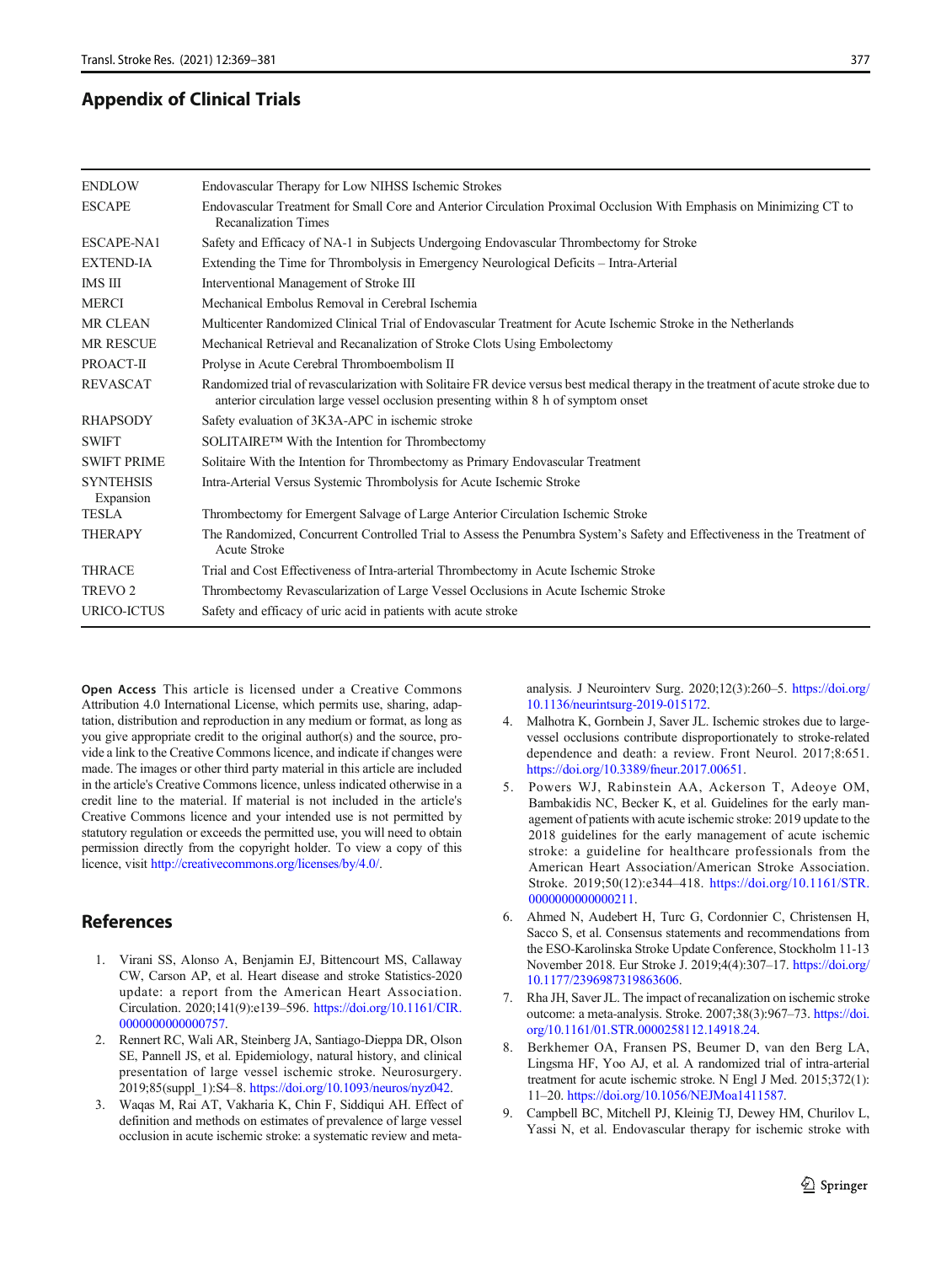<span id="page-9-0"></span>perfusion-imaging selection. N Engl J Med. 2015;372(11):1009– 18. https://doi.org/10.1056/NEJMoa1414792.

- 10. Goyal M, Demchuk AM, Menon BK, Eesa M, Rempel JL, Thornton J, et al. Randomized assessment of rapid endovascular treatment of ischemic stroke. N Engl J Med. 2015;372(11):1019– 30. https://doi.org/10.1056/NEJMoa1414905.
- 11. Jovin TG, Chamorro A, Cobo E, de Miquel MA, Molina CA, Rovira A, et al. Thrombectomy within 8 hours after symptom onset in ischemic stroke. N Engl J Med. 2015;372(24):2296– 306. https://doi.org/10.1056/NEJMoa1503780.
- 12. Saver JL, Goyal M, Bonafe A, Diener HC, Levy EI, Pereira VM, et al. Stent-retriever thrombectomy after intravenous t-PA vs. t-PA alone in stroke. N Engl J Med. 2015;372(24):2285–95. https://doi. org/10.1056/NEJMoa1415061.
- 13. Bracard S, Ducrocq X, Mas JL, Soudant M, Oppenheim C, Moulin T, et al. Mechanical thrombectomy after intravenous alteplase versus alteplase alone after stroke (THRACE): a randomised controlled trial. Lancet Neurol. 2016;15(11):1138– 47. https://doi.org/10.1016/s1474-4422(16)30177-6.
- 14. Nogueira RG, Jadhav AP, Haussen DC, Bonafe A, Budzik RF, Bhuva P, et al. Thrombectomy 6 to 24 hours after stroke with a mismatch between deficit and infarct. N Engl J Med. 2018;378(1): 11–21. https://doi.org/10.1056/NEJMoa1706442.
- 15. Albers GW, Marks MP, Kemp S, Christensen S, Tsai JP, Ortega-Gutierrez S, et al. Thrombectomy for stroke at 6 to 16 hours with selection by perfusion imaging. N Engl J Med. 2018;378(8):708– 18. https://doi.org/10.1056/NEJMoa1713973.
- 16. Furlan A, Higashida R, Wechsler L, Gent M, Rowley H, Kase C, et al. Intra-arterial prourokinase for acute ischemic stroke - the PROACT II study: a randomized controlled trial. JAMA. 1999;282(21):2003–11.
- 17. Heiferman DM, Li DD, Pecoraro NC, Smolenski AM, Tsimpas A, Ashley WW Jr. Intra-arterial alteplase thrombolysis during mechanical thrombectomy for acute ischemic stroke. J Stroke Cerebrovasc Dis. 2017;26(12):3004–8. https://doi.org/10.1016/j. jstrokecerebrovasdis.2017.07.031.
- 18. Zaidi SF, Castonguay AC, Jumaa MA, Malisch TW, Linfante I, Marden FA, et al. Intra-arterial thrombolysis as rescue therapy for large vessel occlusions. Stroke. 2019;50(4):1003–6. https://doi. org/10.1161/STROKEAHA.118.024442.
- 19. Przybylowski CJ, Ding D, Starke RM, Durst CR, Crowley RW, Liu KC. Evolution of endovascular mechanical thrombectomy for acute ischemic stroke. World J Clin Cases. 2014;2(11):614–22. https://doi.org/10.12998/wjcc.v2.i11.614.
- 20. Smith WS, Sung G, Starkman S, Saver JL, Kidwell CS, Gobin YP, et al. Safety and efficacy of mechanical embolectomy in acute ischemic stroke: results of the MERCI trial. Stroke. 2005;36(7): 1432–8. https://doi.org/10.1161/01.STR.0000171066.25248.1d.
- 21. Smith WS, Sung G, Saver J, Budzik R, Duckwiler G, Liebeskind DS, et al. Mechanical thrombectomy for acute ischemic stroke: final results of the multi MERCI trial. Stroke. 2008;39(4):1205– 12. https://doi.org/10.1161/STROKEAHA.107.497115.
- 22. Penumbra Pivotal Stroke Trial I. The penumbra pivotal stroke trial: safety and effectiveness of a new generation of mechanical devices for clot removal in intracranial large vessel occlusive disease. Stroke. 2009;40(8):2761–8. https://doi.org/10.1161/ STROKEAHA.108.544957.
- 23. Mocco J, Zaidat OO, von Kummer R, Yoo AJ, Gupta R, Lopes D, et al. Aspiration thrombectomy after intravenous alteplase versus intravenous alteplase alone. Stroke. 2016;47(9):2331–8. https:// doi.org/10.1161/STROKEAHA.116.013372.
- 24. Broderick JP, Palesch YY, Demchuk AM, Yeatts SD, Khatri P, Hill MD, et al. Endovascular therapy after intravenous t-PA versus t-PA alone for stroke. N Engl J Med. 2013;368(10):893–903. https://doi.org/10.1056/NEJMoa1214300.
- 25. Kidwell CS, Jahan R, Gornbein J, Alger JR, Nenov V, Ajani Z, et al. A trial of imaging selection and endovascular treatment for ischemic stroke. N Engl J Med. 2013;368(10):914–23. https://doi. org/10.1056/NEJMoa1212793.
- 26. Ciccone A, Valvassori L, Nichelatti M, Sgoifo A, Ponzio M, Sterzi R, et al. Endovascular treatment for acute ischemic stroke. N Engl J Med. 2013;368(10):904–13. https://doi.org/10.1056/ NEJMoa1213701.
- 27. Yu W, Jiang WJ. A simple imaging guide for endovascular thrombectomy in acute ischemic stroke: from time window to perfusion mismatch and beyond. Front Neurol. 2019;10:502. https://doi.org/10.3389/fneur.2019.00502.
- 28. Demchuk AM, Goyal M, Yeatts SD, Carrozzella J, Foster LD, Qazi EM, et al. Recanalization and clinical outcome of occlusion sites at baseline CT angiography in IMS III. Radiology. 2014;273: 202–10.
- 29. Smith WS, Furlan AJ. Brief history of endovascular acute ischemic stroke treatment. Stroke. 2016;47:e23–e6. https://doi.org/10. 1161/STROKEAHA.115.010863.
- 30. Brekenfeld C, Schroth G, Mordasini P, Fischer U, Mono ML, Weck A, et al. Impact of retrievable stents on acute ischemic stroke treatment. AJNR Am J Neuroradiol. 2011;32(7):1269–73. https://doi.org/10.3174/ajnr.A2494.
- 31. Hauck EF, Mocco J, Snyder KV, Levy EI. Temporary endovascular bypass: a novel treatment for acute stroke. AJNR Am J Neuroradiol. 2009;30(8):1532–3. https://doi.org/10.3174/ ajnr.A1536.
- 32. Kelly ME, Furlan AJ, Fiorella D. Recanalization of an acute middle cerebral artery occlusion using a self-expanding, reconstrainable, intracranial microstent as a temporary endovascular bypass. Stroke. 2008;39(6):1770–3. https://doi.org/ 10.1161/STROKEAHA.107.506212.
- 33. Saver JL, Jahan R, Levy EI, Jovin TG, Baxter B, Nogueira RG, et al. Solitaire flow restoration device versus the Merci retriever in patients with acute ischaemic stroke (SWIFT): a randomised, parallel-group, non-inferiority trial. Lancet. 2012;380(9849):1241–9. https://doi.org/10.1016/S0140-6736(12)61384-1.
- 34. Nogueira RG, Lutsep HL, Gupta R, Jovin TG, Albers GW, Walker GA, et al. Trevo versus Merci retrievers for thrombectomy revascularisation of large vessel occlusions in acute ischaemic stroke (TREVO 2): a randomised trial. Lancet. 2012;380(9849): 1231–40. https://doi.org/10.1016/S0140-6736(12)61299-9.
- 35. Goyal M, Menon BK, van Zwam WH, Dippel DWJ, Mitchell PJ, Demchuk AM, et al. Endovascular thrombectomy after largevessel ischaemic stroke: a meta-analysis of individual patient data from five randomised trials. Lancet. 2016;387(10029):1723–31. https://doi.org/10.1016/s0140-6736(16)00163-x.
- 36. Saver JL, Goyal M, van der Lugt A, Menon BK, Majoie CB, Dippel DW, et al. Time to treatment with endovascular thrombectomy and outcomes from ischemic stroke: a meta-analysis. JAMA. 2016;316(12):1279–88. https://doi.org/10.1001/jama. 2016.13647.
- 37. Samaniego EA, Roa JA, Limaye K, Adams HP Jr. Mechanical thrombectomy: emerging technologies and techniques. J Stroke Cerebrovasc Dis. 2018;27(10):2555–71. https://doi.org/10.1016/ j.jstrokecerebrovasdis.2018.05.025.
- 38. Pexman J, Barber PA, Hill MD, Sevick RJ, Demchuk AM, Hudon ME, et al. Use of the Alberta Stroke Program Early CT Score (ASPECTS) for assessing CT scans in patients with acute stroke. AJNR Am J Neuroradiol. 2001;22:1534–42.
- 39. Lev MH, Farkas J, Rodriguez VR, Schwamm LH, Hunter GJ, Putman CM, et al. CT angiography in the rapid triage of patients with hyperacute stroke to intra-arterial thrombolysis: accuracy in the detection of large vessel thrombus. J Comput Assist Tomogr. 2001;25(4):520–8. https://doi.org/10.1097/00004728- 200107000-00003.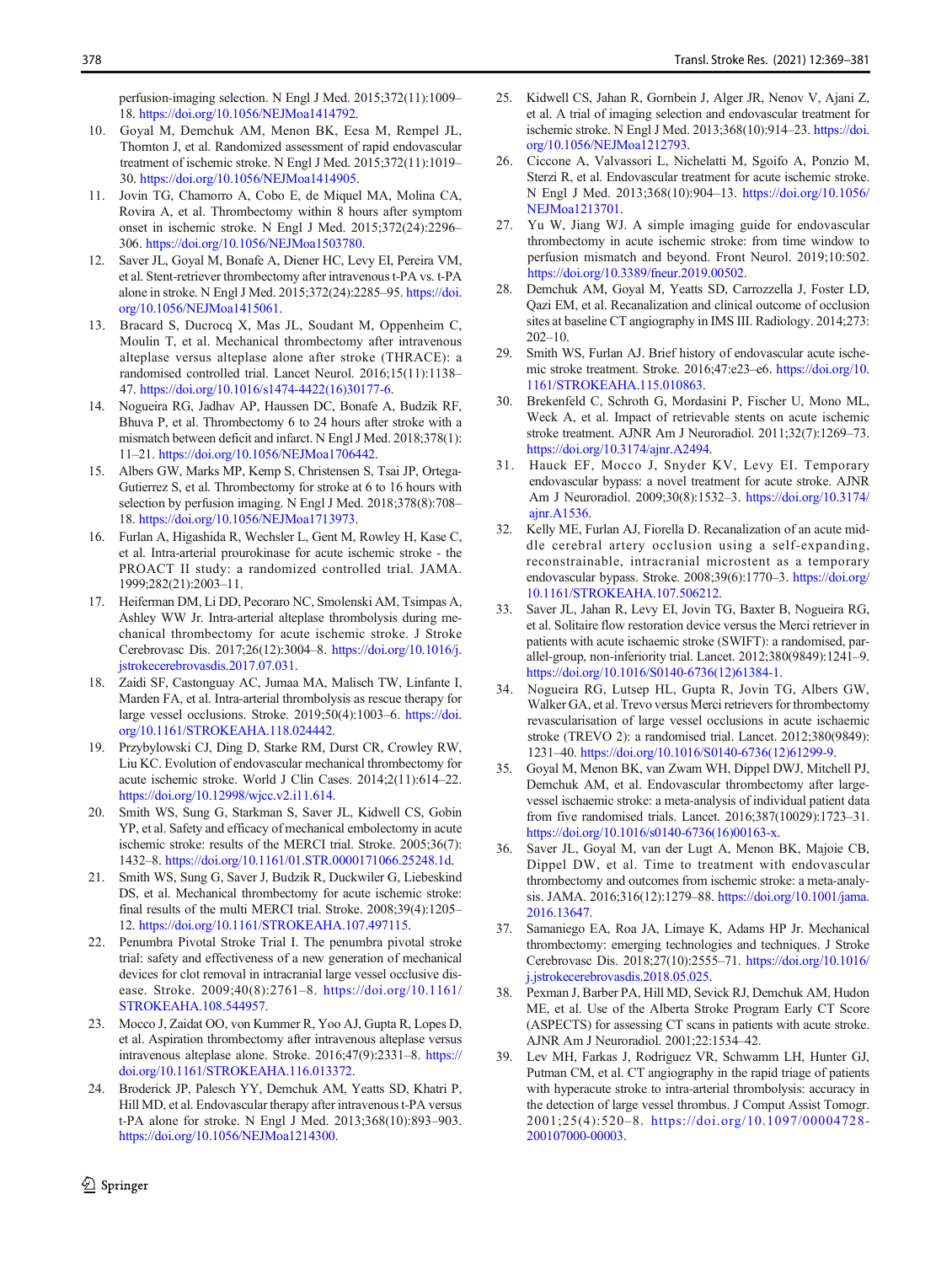- 40. Maas MB, Lev MH, Ay H, Singhal AB, Greer DM, Smith WS, et al. Collateral vessels on CT angiography predict outcome in acute ischemic stroke. Stroke. 2009;40(9):3001–5. https://doi. org/10.1161/STROKEAHA.109.552513.
- 41. Menon BK, Campbell BC, Levi C, Goyal M. Role of imaging in current acute ischemic stroke workflow for endovascular therapy. Stroke. 2015;46(6):1453–61. https://doi.org/10.1161/ STROKEAHA.115.009160.
- 42. Menon BK, d'Esterre CD, Qazi EM, Almekhlafi M, Hahn L, Demchuk AM, et al. Multiphase CT angiography: a new tool for the imaging triage of patients with acute ischemic stroke. Radiology. 2015;275(2):510–20. https://doi.org/10.1148/radiol. 15142256.
- 43. Coutts SB, Lev MH, Eliasziw M, Roccatagliata L, Hill MD, Schwamm LH, et al. ASPECTS on CTA source images versus unenhanced CT: added value in predicting final infarct extent and clinical outcome. Stroke. 2004;35(11):2472–6. https://doi.org/10. 1161/01.STR.0000145330.14928.2a.
- 44. Pulli B, Schaefer PW, Hakimelahi R, Chaudhry ZA, Lev MH, Hirsch JA, et al. Acute ischemic stroke: infarct core estimation on CT angiography source images depends on CT angiography protocol. Radiology. 2012;262(2):593–604. https://doi.org/10. 1148/radiol.11110896.
- 45. Vu D, Gonzalez RG, Schaefer PW. Conventional MRI and MR angiography of stroke. In: Gonzalez RG, Hirsch J, Koroshetz W, et al., editors. Acute Ischemic Stroke: Imaging and Intervention. Berlin: Springer-Verlag; 2006. p. 115–35.
- 46. Chalela JA, Kidwell CS, Nentwich LM, Luby M, Butman JA, Demchuk AM, et al. Magnetic resonance imaging and computed tomography in emergency assessment of patients with suspected acute stroke: a prospective comparison. Lancet. 2007;369(9558): 293–8. https://doi.org/10.1016/S0140-6736(07)60151-2.
- 47. Liebeskind DS, Tomsick TA, Foster LD, Yeatts SD, Carrozzella J, Demchuk AM, et al. Collaterals at angiography and outcomes in the Interventional Management of Stroke (IMS) III trial. Stroke. 2014;45(3):759–64. https://doi.org/10.1161/STROKEAHA.113. 004072.
- 48. Leng X, Fang H, Leung TW, Mao C, Miao Z, Liu L, et al. Impact of collaterals on the efficacy and safety of endovascular treatment in acute ischaemic stroke: a systematic review and meta-analysis. J Neurol Neurosurg Psychiatry. 2016;87(5):537–44. https://doi.org/ 10.1136/jnnp-2015-310965.
- 49. Miteff F, Levi CR, Bateman GA, Spratt N, McElduff P, Parsons MW. The independent predictive utility of computed tomography angiographic collateral status in acute ischaemic stroke. Brain. 2009;132(Pt 8):2231–8. https://doi.org/10.1093/brain/awp155.
- 50. Ribo M, Flores A, Rubiera M, Pagola J, Sargento-Freitas J, Rodriguez-Luna D, et al. Extending the time window for endovascular procedures according to collateral pial circulation. Stroke. 2011;42(12):3465–9. https://doi.org/10.1161/ STROKEAHA.111.623827.
- 51. Bang OY, Saver JL, Kim SJ, Kim GM, Chung CS, Ovbiagele B, et al. Collateral flow predicts response to endovascular therapy for acute ischemic stroke. Stroke. 2011;42(3):693–9. https://doi.org/ 10.1161/STROKEAHA.110.595256.
- 52. Bang OY, Saver JL, Kim SJ, Kim GM, Chung CS, Ovbiagele B, et al. Collateral flow averts hemorrhagic transformation after endovascular therapy for acute ischemic stroke. Stroke. 2011;42(8):2235–9. https://doi.org/10.1161/STROKEAHA.110. 604603.
- 53. Koenig M, Klotz E, Luka B, Venderink DJ, Spittler JF, Heuser L. Perfusion CT of the brain: diagnostic approach for early detection of ischemic stroke. Radiology. 1998;209(1):85–93. https://doi. org/10.1148/radiology.209.1.9769817.
- 54. Koenig M, Kraus M, Theek C, Klotz E, Gehlen W, Heuser L. Quantitative assessment of the ischemic brain by means of

379

perfusion-related parameters derived from perfusion CT. Stroke. 2001;32(2):431–7. https://doi.org/10.1161/01.str.32.2.431.

- 55. Wintermark M, Reichhart M, Thiran JP, Maeder P, Chalaron M, Schnyder P, et al. Prognostic accuracy of cerebral blood flow measurement by perfusion computed tomography, at the time of emergency room admission, in acute stroke patients. Ann Neurol. 2002;51(4):417–32. https://doi.org/10.1002/ana.10136.
- 56. Schramm P, Schellinger PD, Klotz E, Kallenberg K, Fiebach JB, Kulkens S, et al. Comparison of perfusion computed tomography and computed tomography angiography source images with perfusion-weighted imaging and diffusion-weighted imaging in patients with acute stroke of less than 6 hours' duration. Stroke. 2004;35(7):1652–8. https://doi.org/10.1161/01.STR. 0000131271.54098.22.
- 57. Murphy BD, Fox AJ, Lee DH, Sahlas DJ, Black SE, Hogan MJ, et al. Identification of penumbra and infarct in acute ischemic stroke using computed tomography perfusion-derived blood flow and blood volume measurements. Stroke. 2006;37(7):1771–7. https://doi.org/10.1161/01.STR.0000227243.96808.53.
- 58. Bouslama M, Haussen DC, Grossberg JA, Dehkharghani S, Bowen MT, Rebello LC, et al. Computed tomographic perfusion selection and clinical outcomes after endovascular therapy in large vessel occlusion stroke. Stroke. 2017;48(5):1271–7. https://doi. org/10.1161/STROKEAHA.116.015636.
- 59. Turk A, Magarik JA, Chaudry I, Turner RD, Nicholas J, Holmstedt CA, et al. CT perfusion-guided patient selection for endovascular treatment of acute ischemic stroke is safe and effective. J Neurointerv Surg. 2012;4(4):261–5. https://doi.org/10. 1136/neurintsurg-2011-010067.
- 60. Bang OY, Goyal M, Liebeskind DS. Collateral circulation in ischemic stroke: assessment tools and therapeutic strategies. Stroke. 2015;46(11):3302–9. https://doi.org/10.1161/STROKEAHA. 115.010508.
- 61. Lui YW, Tang ER, Allmendinger AM, Spektor V. Evaluation of CT perfusion in the setting of cerebral ischemia: patterns and pitfalls. AJNR Am J Neuroradiol. 2010;31(9):1552–63. https:// doi.org/10.3174/ajnr.A2026.
- 62. Bivard A, Levi C, Spratt N, Parsons M. Perfusion CT in Acute Stroke: A comprehensive analysis of infarct and penumbra. Radiology. 2013;267(2):543–50. https://doi.org/10.1148/radiol. 12120971/−/DC1.
- 63. Lees KR, Bluhmki E, von Kummer R, Brott TG, Toni D, Grotta JC, et al. Time to treatment with intravenous alteplase and outcome in stroke: an updated pooled analysis of ECASS, ATLANTIS, NINDS, and EPITHET trials. Lancet. 2010;375(9727):1695–703. https://doi.org/10.1016/S0140- 6736(10)60491-6.
- 64. Barber PA, Darby DG, Desmond PM, Yang Q, Gerraty RP, Jolley D, et al. Prediction of stroke outcome with echoplanar perfusionand diffusion-weighted MRI. Neurology. 1998;51(2):418–26. https://doi.org/10.1212/wnl.51.2.418.
- 65. Rordorf GA, Koroshetz W, Copen WA, Cramer SC, Schaefer PW, Budzik R, et al. Regional ischemia and ischemic injury in patients with acute middle cerebral artery stroke as defined by early diffusion-weighted and perfusion-weighted MRI. Stroke. 1998;29:939–43.
- 66. Tong DC, Yenari MA, Albers GW, O'Brien M, Marks MP, Moseley ME. Correlation of perfusion- and diffusion weighted MRI with NIHSS score in acute (<6.5 hour) ischemic stroke. Neurology. 1998;50:864–9.
- 67. Kidwell C, Saver J, Mattiello J, Starkman S, Vinuela F, Duckwiler G, et al. Thrombolytic reversal of acute human cerebral ischemic injury shown by diffusion:perfusion magnetic resonance imaging. Ann Neurol. 2000;47:462–9.
- 68. Albers GW, Thijs VN, Wechsler L, Kemp S, Schlaug G, Skalabrin E, et al. Magnetic resonance imaging profiles predict clinical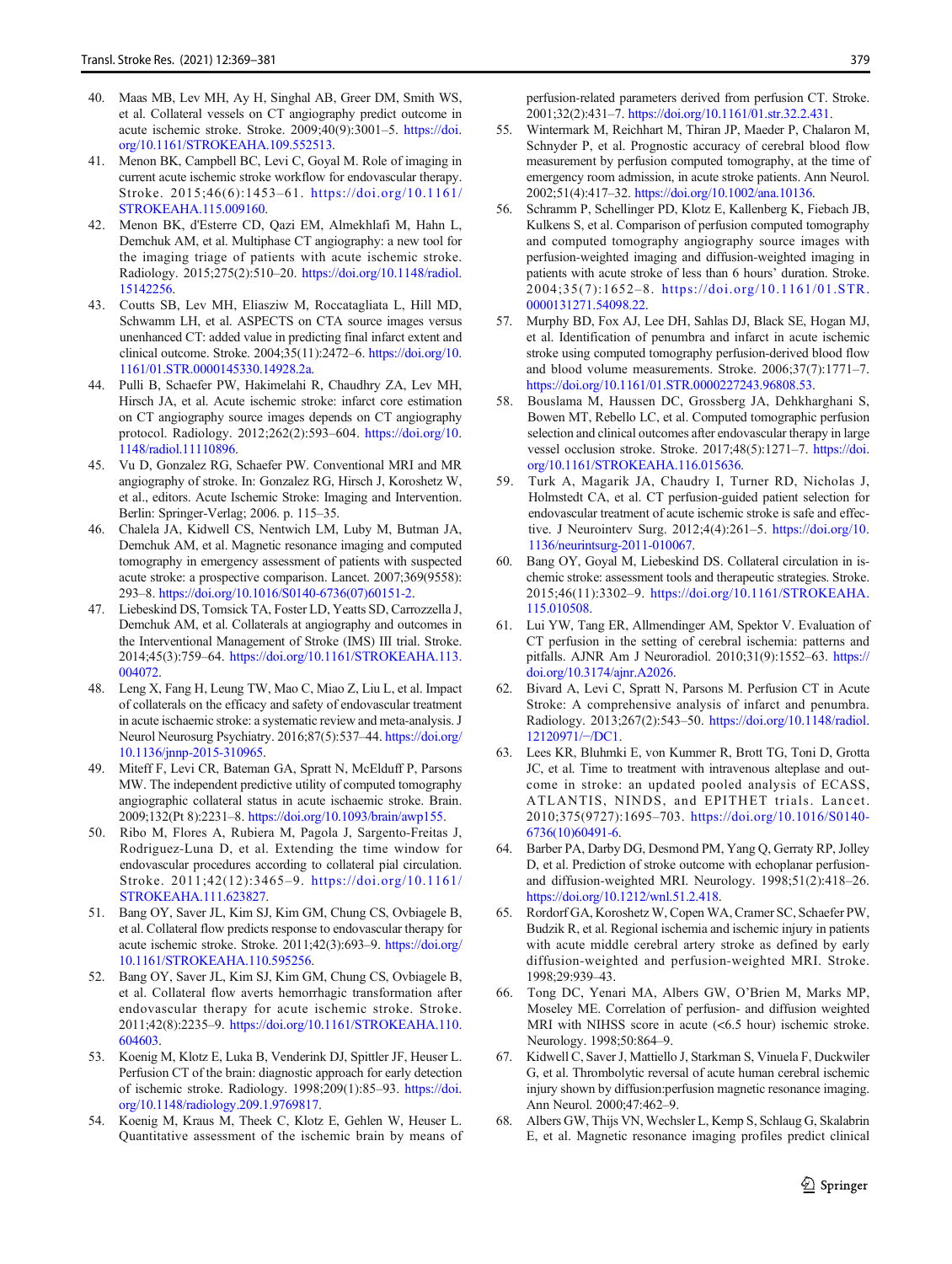response to early reperfusion: the diffusion and perfusion imaging evaluation for understanding stroke evolution (DEFUSE) study. Ann Neurol. 2006;60(5):508–17. https://doi.org/10.1002/ana. 20976.

- 69. Rohl L, Ostergaard L, Simonsen CZ, Vestergaard-Poulsen P, Andersen G, Sakoh M, et al. Viability thresholds of ischemic penumbra of hyperacute stroke defined by perfusion-weighted MRI and apparent diffusion coefficient. Stroke. 2001;32(5): 1140–6. https://doi.org/10.1161/01.str.32.5.1140.
- 70. Kucinski T, Naumann D, Knab R, Schoder V, Wegener S, Fiehler J, et al. Tissue at risk is overestimated in perfusion- weighted imaging- MR imaging in acute stroke patients without vessel recanalization. AJNR Am J Neuroradiol. 2005;26:815–9.
- 71. Albers GW. Late window paradox. Stroke. 2018;49(3):768–71. https://doi.org/10.1161/STROKEAHA.117.020200.
- 72. Adeoye O, Nystrom KV, Yavagal DR, Luciano J, Nogueira RG, Zorowitz RD, et al. Recommendations for the establishment of stroke systems of care: a 2019 update. Stroke. 2019;50(7):e187– 210. https://doi.org/10.1161/STR.0000000000000173.
- 73. Southerland AM, Johnston KC, Molina CA, Selim MH, Kamal N, Goyal M. Suspected large vessel occlusion: should emergency medical services transport to the nearest primary stroke center or bypass to a comprehensive stroke center with endovascular capabilities? Stroke. 2016;47(7):1965–7. https://doi.org/10.1161/ STROKEAHA.115.011149.
- 74. Mack W, Mocco J, Hirsch J, Chen M, Elijovich L, Tarr R, et al. Thrombectomy stroke centers: the current threat to regionalizing stroke care. J Neurointerv Surg. 2018;10(2):99–101.
- 75. Benoit JL, Khatri P, Adeoye OM, Broderick JP, McMullan JT, Scheitz JF, et al. Prehospital triage of acute ischemic stroke patients to an intravenous tPA-ready versus endovascular-ready hospital: a decision analysis. Prehosp Emerg Care. 2018;22(6):722– 33. https://doi.org/10.1080/10903127.2018.1465500.
- 76. Froehler MT, Saver JL, Zaidat OO, Jahan R, Aziz-Sultan MA, Klucznik RP, et al. Interhospital transfer before thrombectomy is associated with delayed treatment and worse outcome in the STRATIS registry (systematic evaluation of patients treated with neurothrombectomy devices for acute ischemic stroke). Circulation. 2017;136(24):2311–21. https://doi.org/10.1161/ CIRCULATIONAHA.117.028920.
- 77. Bohmann FO, Kurka N, du Mesnil de Rochemont R, Gruber K, Guenther J, Rostek P, et al. Simulation-Based Training of the Rapid Evaluation and Management of Acute Stroke (STREAM)-a prospective single-arm multicenter trial. Front Neurol. 2019;10:969. https://doi.org/10.3389/fneur.2019.00969.
- 78. Behrndtz A, Johnsen SP, Valentin JB, Gude MF, Blauenfeldt RA, Andersen G, et al. TRIAGE-STROKE: Treatment strategy In Acute larGE vessel occlusion: prioritize IV or endovascular treatment-a randomized trial. Int J Stroke. 2020;15(1):103–8. https://doi.org/10.1177/1747493019869830.
- 79. Wei D, Oxley TJ, Nistal DA, Mascitelli JR, Wilson N, Stein L, et al. Mobile interventional stroke teams lead to faster treatment times for thrombectomy in large vessel occlusion. Stroke. 2017;48(12):3295–300. https://doi.org/10.1161/STROKEAHA. 117.018149.
- 80. Osanai T, Ito Y, Ushikoshi S, Aoki T, Kawabori M, Fujiwara K, et al. Efficacy of 'drive and retrieve' as a cooperative method for prompt endovascular treatment for acute ischemic stroke. J Neurointerv Surg. 2019;11(8):757–61. https://doi.org/10.1136/ neurintsurg-2018-014296.
- 81. Brekenfeld C, Goebell E, Schmidt H, Henningsen H, Kraemer C, Tebben J, et al. 'Drip-and-drive ': shipping the neurointerventionalist to provide mechanical thrombectomy in primary stroke centers. J Neurointerv Surg. 2018;10(10):932–6. https://doi.org/10.1136/neurintsurg-2017-013634.
- 82. Seker F, Fiehler J, Mohlenbruch MA, Heimann F, Flottmann F, Ringleb PA, et al. Time metrics to endovascular thrombectomy in 3 triage concepts: a prospective, observational study (NEUROSQUAD). Stroke. 2020;51(1):335–7. https://doi.org/10. 1161/STROKEAHA.119.027050.
- 83. Geuskens RR, Borst J, Lucas M, Boers AM, Berkhemer OA, Roos YB, et al. Characteristics of misclassified CT perfusion ischemic core in patients with acute ischemic stroke. PLoS One. 2015;10(11):e0141571. https://doi.org/10.1371/journal.pone. 0141571.
- 84. Boned S, Padroni M, Rubiera M, Tomasello A, Coscojuela P, Romero N, et al. Admission CT perfusion may overestimate initial infarct core: the ghost infarct core concept. J Neurointerv Surg. 2017;9(1):66–9. https://doi.org/10.1136/neurintsurg-2016- 012494.
- 85. Rebello LC, Bouslama M, Haussen DC, Dehkharghani S, Grossberg JA, Belagaje S, et al. Endovascular treatment for patients with acute stroke who have a large ischemic core and large mismatch imaging profile. Jama Neurol. 2017;74(1):34–40. https://doi.org/10.1001/jamaneurol.2016.3954.
- 86. Ducroux C, Khoury N, Lecler A, Blanc R, Chetrit A, Redjem H, et al. Application of the DAWN clinical imaging mismatch and DEFUSE 3 selection criteria: benefit seems similar but restrictive volume cut-offs might omit potential responders. Eur J Neurol. 2018;25(8):1093–9. https://doi.org/10.1111/ene.13660.
- 87. Desai SM, Rocha M, Molyneaux BJ, Starr M, Kenmuir CL, Gross BA, et al. Thrombectomy 6-24 hours after stroke in trial ineligible patients. J Neurointerv Surg. 2018;10(11):1033–7. https://doi.org/ 10.1136/neurintsurg-2018-013915.
- 88. Gautheron V, Xie Y, Tisserand M, Raoult H, Soize S, Naggara O, et al. Outcome after reperfusion therapies in patients with large baseline diffusion-weighted imaging stroke lesions: a THRACE trial (mechanical thrombectomy after intravenous alteplase versus alteplase alone after stroke) subgroup analysis. Stroke. 2018;49(3):750–3. https://doi.org/10.1161/STROKEAHA.117. 020244.
- 89. Manceau PF, Soize S, Gawlitza M, Fabre G, Bakchine S, Durot C, et al. Is there a benefit of mechanical thrombectomy in patients with large stroke (DWI-ASPECTS  $\lt$ /= 5)? Eur J Neurol. 2018;25(1):105–10. https://doi.org/10.1111/ene.13460.
- 90. Campbell BCV, Majoie C, Albers GW, Menon BK, Yassi N, Sharma G, et al. Penumbral imaging and functional outcome in patients with anterior circulation ischaemic stroke treated with endovascular thrombectomy versus medical therapy: a metaanalysis of individual patient-level data. Lancet Neurol. 2019;18(1):46–55. https://doi.org/10.1016/S1474-4422(18) 30314-4.
- 91. Sheth KN, Terry JB, Nogueira RG, Horev A, Nguyen TN, Fong AK, et al. Advanced modality imaging evaluation in acute ischemic stroke may lead to delayed endovascular reperfusion therapy without improvement in clinical outcomes. J Neurointerv Surg. 2013;5(Suppl 1):i62–5. https://doi.org/10.1136/neurintsurg-2012-010512.
- 92. Christensen S, Mlynash M, Kemp S, Yennu A, Heit JJ, Marks MP, et al. Persistent target mismatch profile >24 hours after stroke onset in DEFUSE 3. Stroke. 2019;50(3):754–7. https://doi.org/10. 1161/STROKEAHA.118.023392.
- 93. Desai SM, Haussen DC, Aghaebrahim A, Al-Bayati AR, Santos R, Nogueira RG, et al. Thrombectomy 24 hours after stroke: beyond DAWN. J Neurointerv Surg. 2018;10(11):1039–42. https:// doi.org/10.1136/neurintsurg-2018-013923.
- 94. Kim BJ, Menon BK, Kim JY, Shin DW, Baik SH, Jung C, et al. Endovascular treatment after stroke due to large vessel occlusion for patients presenting very late from time last known well. Jama Neurol. 2020. https://doi.org/10.1001/jamaneurol.2020.2804.